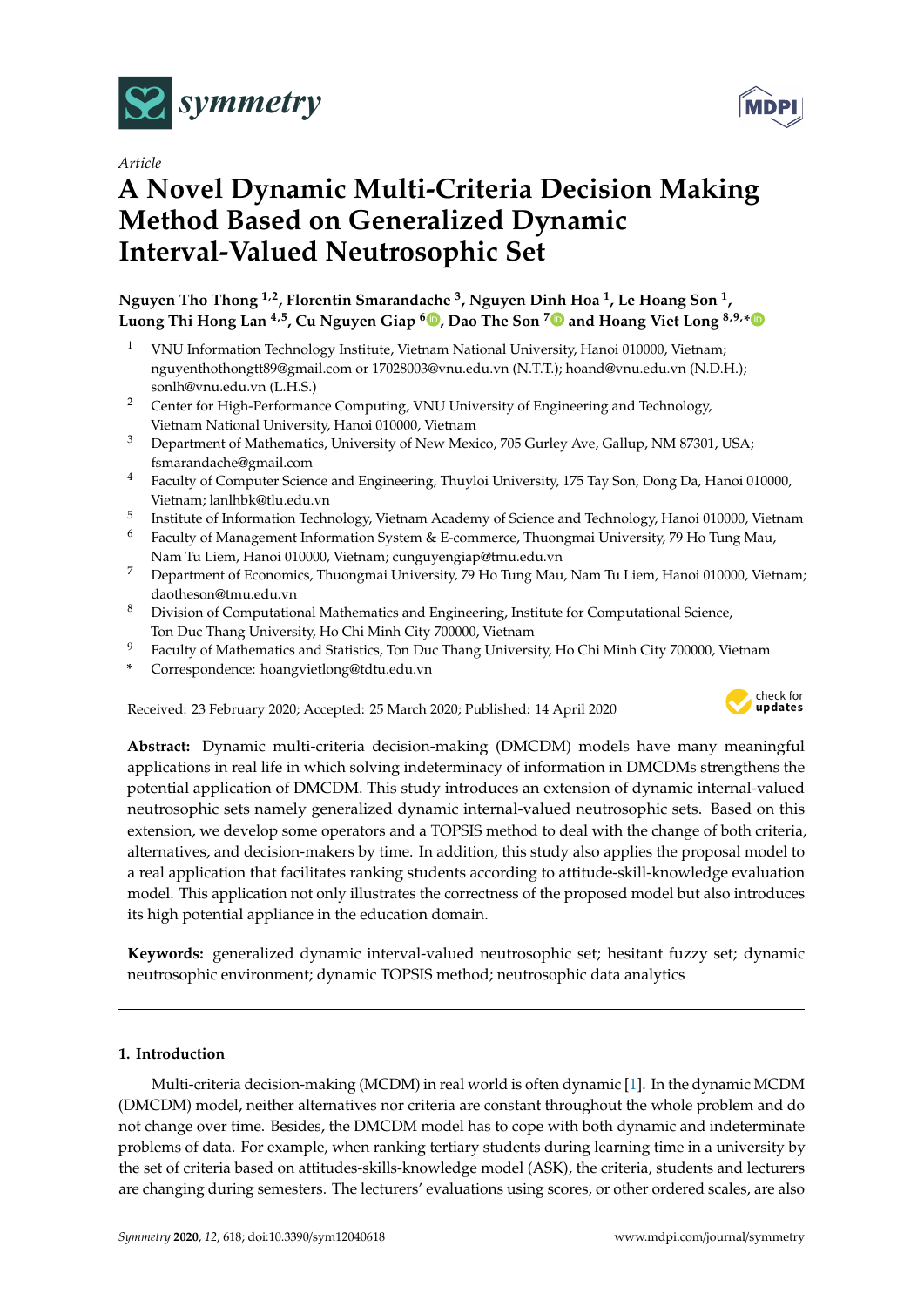subject to indeterminacy because of lecturers' personal experiences and biases. Therefore, a ranking model that can handle these issues is necessary.

In [\[2\]](#page-18-1), Smarandache introduced neutrosophic set including truth-membership, an indeterminacymembership and a falsity-membership to well treat the problem of information indeterminacy. Since then, variant forms of MCDM and DMCDM models have been proposed as in [\[3](#page-18-2)[–15\]](#page-18-3). In order to consider the time dimension, Wang [\[16\]](#page-19-0) proposed the interval neutrosophic set and its mathematical operators. Ye [\[9\]](#page-18-4) proposed MCDM in interval-valued neutrosophic set. Dynamic MCDM for dynamic interval-valued neutrosophic set (DIVNS) was proposed in [\[14\]](#page-18-5). The authors have developed mathematical operators for TOPSIS method in DIVNSs.

In some cases, criteria, alternatives and decision-makers are changing by time. This fact requires a new method for DMCDM using TOPSIS method in the interval-valued neutrosophic set [\[17\]](#page-19-1) with diversion of history data. The TOPSIS method for DIVNS in [\[14\]](#page-18-5) did not solve the problem with the changing criteria, alternatives, and decision-makers. Liu et al. [\[13\]](#page-18-6) combined the theory of both interval-valued neutrosophic set and hesitant fuzzy set to solve the MCDM problem. However, this study did not use TOPSIS method, and it did not consider the change of criteria also. In order to take the history data into account, Je [\[10\]](#page-18-7) proposed two hesitant interval neutrosophic linguistic weighted operators to ranking alternatives in dynamic environment. In short, the DMCDM model in DIVNS based on TOPSIS method has not been addressed before.

The purpose of this paper is to deal with the change of criteria, alternatives, and decision-makers during time. We define generalized dynamic interval-valued neutrosophic set (GDIVNS) and some operators. Based on mathematical operators in GDIVNS (distance and weighted aggregation operators), a framework of dynamic TOPSIS is introduced. The proposed method is applied for ranking students of Thuongmai University, Vietnam on attributes of ASK model. ASK model is applicable for evaluation of tertiary students' performance, and it gives more information that support employers besides a set of university exit benchmark. It also facilitates students to make proper self-adjustments and help them pursue appropriate professional orientation for their future career [\[18–](#page-19-2)[21\]](#page-19-3). This application proves the suitability of the proposed model for real ranking problems.

This paper is structured as follows: The Section [1](#page-0-0) is an introduction, and the Section [2](#page-1-0) provides the brief preliminaries for DMCDM model in both legacy environment and interval-valued neutrosophic set. The Section [3](#page-2-0) presents the definition of GDIVNS and some mathematical operators on this set. The Section [4](#page-8-0) introduces the framework of dynamic TOPSIS method in GDIVNSs environment. The Section [5](#page-11-0) presents the application of dynamic TOPSIS method in the problem of ranking students based on attributes of ASK model. The Section [6](#page-17-0) compares the result of proposed model with previous TOPSIS model in DIVNS. The last section mentions the brief summary of this study and intended future works.

#### <span id="page-1-0"></span>**2. Preliminary**

## *2.1. Multi-Criteria Decision-Making Model Based on History*

A dynamic multi-criteria decision-making model introduced by Campanella and Ribeiro [\[1\]](#page-18-0) is a DMCDM in which all alternatives and criteria are subject to change. The model gives decisions at all periods or just at the last one. The final rating of alternatives is calculated as:

$$
E_t(a) = \begin{cases} R_t(a), & a \in A_t \backslash H_{t-1}^A \\ D_E(E_{t-1}(a), R_t(a)), & a \in A_t \cap H_{t-1}^A \\ E_{t-1}(a), & a \in H_{t-1}^A \backslash A_t \end{cases}
$$
(1)

where  $A_t$  is a set of alternatives at period  $t$ ,  $H_{t-1}^A$  is a historical set of alternatives at period  $t-1$  ( $H_0^A = \emptyset$ ),  $R_t(a)$  is rating of alternative *a* at period *t*, and  $D_E$  is an aggregation operator.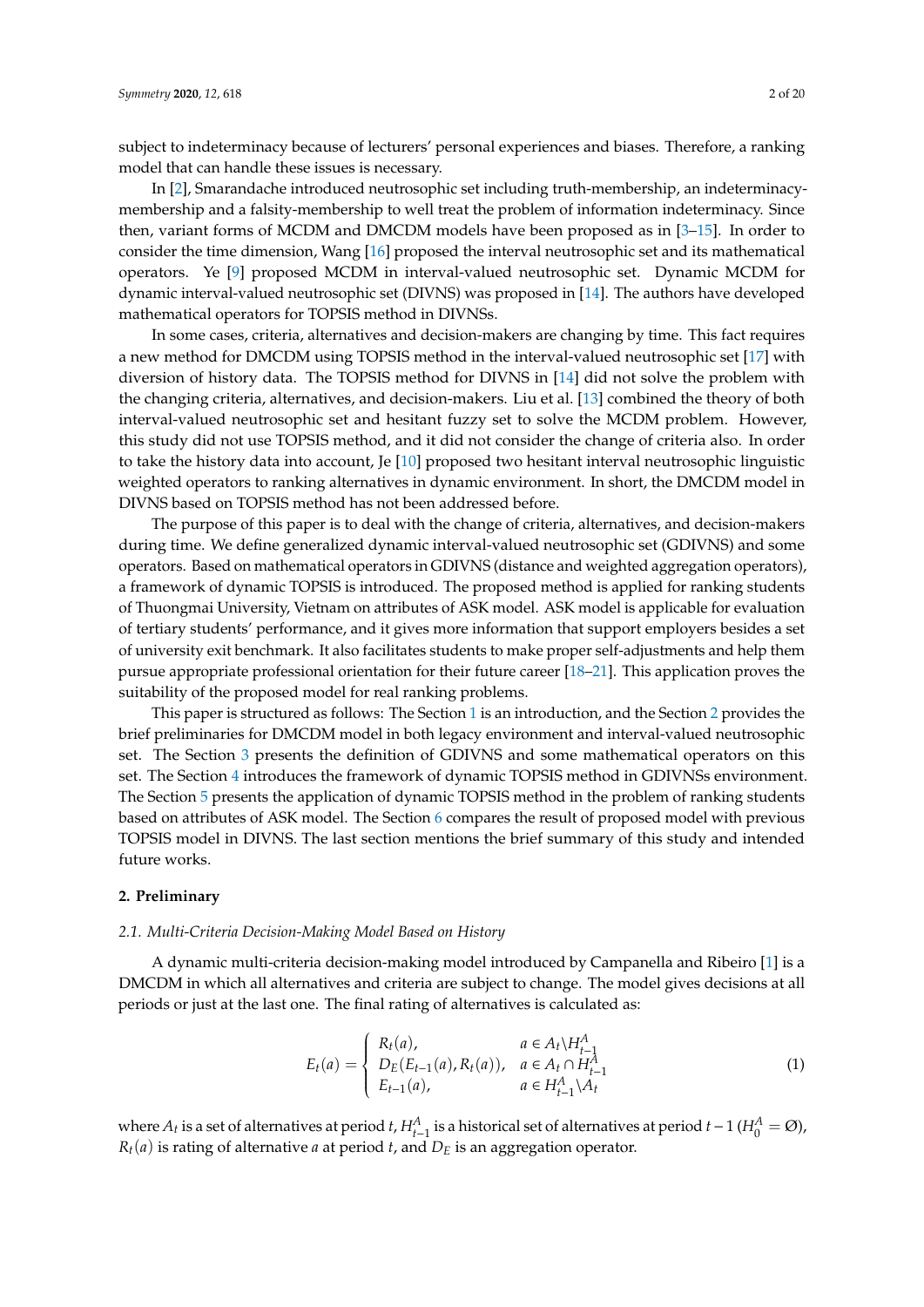*2.2. Dynamic Interval-Valued Neutrosophic Set and Hesitant Fuzzy Set*

Thong et al. [\[14\]](#page-18-5) introduced the concept of dynamic interval-valued neutrosophic set (DIVNS).

**Definition 1.** [\[14\]](#page-18-5) *Let U be a universe of discourse, and A be a dynamic interval-valued neutrosophic Set (DIVNS) expressed by,*

$$
A = \left\{ x, \left\langle \left[ T_x^L(\tau), T_x^U(\tau) \right], \left[ I_x^L(\tau), I_x^U(\tau) \right], \left[ F_x^L(\tau), F_x^U(\tau) \right] \right\rangle \middle| x \in U \right\}
$$
 (2)

*where Tx*,*Ix*, *F<sup>x</sup> are the truth-membership, indeterminacy-membership, falsity-membership respectively,*  $\tau = {\tau_1, \tau_2, ..., \tau_k}$  *is set of time sequence and* 

$$
\left[T_x^L(\tau), T_x^U(\tau)\right] \subseteq [0,1]; \left[I_x^L(\tau), I_x^U(\tau)\right] \subseteq [0,1]; \left[F_x^L(\tau), F_x^U(\tau)\right] \subseteq [0,1]
$$

**Example 1.** *A DIVNS in time sequence*  $\tau = {\tau_1, \tau_2}$  *and universal*  $U = {x_1, x_2, x_3}$  *is:* 

$$
A = \left\{ \begin{array}{l} x_1, \langle ([0.5, 0.6], [0.1, 0.3], [0.2, 0.4]), ([0.4, 0.55], [0.25, 0.3], [0.3, 0.42]) \rangle \\ x_2, \langle ([0.7, 0.81], [0.1, 0.2], [0.1, 0.2]), ([0.72, 0.8], [0.11, 0.25], [0.2, 0.4]) \rangle \\ x_3, \langle ([0.3, 0.5], [0.4, 0.5], [0.6, 0.7]), ([0.4, 0.5], [0.5, 0.6], [0.66, 0.73]) \rangle \end{array} \right\}
$$

Hesitant fuzzy set (HFS) first introduced by Torra and Narukawa [\[19\]](#page-19-4) and Torra [\[20\]](#page-19-5) is defined as follows.

**Definition 2.** [\[20\]](#page-19-5) A hesitant fuzzy set E on U is defined by the function  $h_E(x)$ . When  $h_E(x)$  is applied to U, *it returns a finite subset of [0, 1], which can be represented as*

$$
E = \{ \langle x, h_E(x) \rangle \big| x \in U \}
$$
\n(3)

*where*  $h_E(x)$  *is a set of some values in* [0, 1].

**Example 2.** Let  $X = \{x_1, x_2, x_3\}$  be the discourse set, and  $h_E(x_1) = \{0.1, 0.2\}$ ,  $h_E(x_2) = \{0.3\}$  and  $h_E(x_3) =$ {0.2, 0.3, 0.5}*. Then, E can be considered as a HFS:*

 $E = \{ \langle x_1, \{0.1, 0.2\} \rangle, \langle x_2, \{0.3\} \rangle, \langle x_3, \{0.2, 0.3, 0.5\} \rangle \}$ 

## <span id="page-2-0"></span>**3. Generalized Dynamic Interval-Valued Neutrosophic Set**

Extending DIVNS by the concept of HFS is considered how to express the criteria, alternatives, and DMs that are changing during time criteria, alternatives and decision-makers are changing by time.

In this section, we propose the concepts of generalized dynamic interval-valued neutrosophic set (GDIVNS) and generalized dynamic interval-valued neutrosophic element (GDIVNE) including fundamental elements, operational laws as well as the score functions. Then, GDIVNS's theory is applied for the decision-making model in Section [4.](#page-8-0)

**Definition 3.** *Let U be a universe of discourse. A generalized dynamic interval-valued neutrosophic set (GDIVNS) in U can be expressed as,*

$$
\widetilde{E} = \left\{ \left\langle x, \widetilde{h}_{\widetilde{E}}(x(t_r)) \right\rangle | x \in U; \forall t_r \in t \right\}
$$
\n<sup>(4)</sup>

*where*  $h_{\widetilde{E}}(x(t_r))$  *is expressed for importing HFS into DIVNS.*  $h_{\widetilde{E}}(x(t_r))$  *is a set of DIVNSs at period t<sub>r</sub> and*  $t = \{t_1, t_2, t_3, \ldots, t_s\}$ , which denotes the possible DIVNSs of the element  $x \in X$  to the set  $\widetilde{E}$ ,  $\widetilde{h}_{\widetilde{E}}(x(t_r))$  can<br>be nonnegated by a supporting denominate internal polyged produces which down (CDUAF) MI *be represented by a generalized dynamic interval-valued neutrosophic element (GDIVNE). When s* = 1 *and*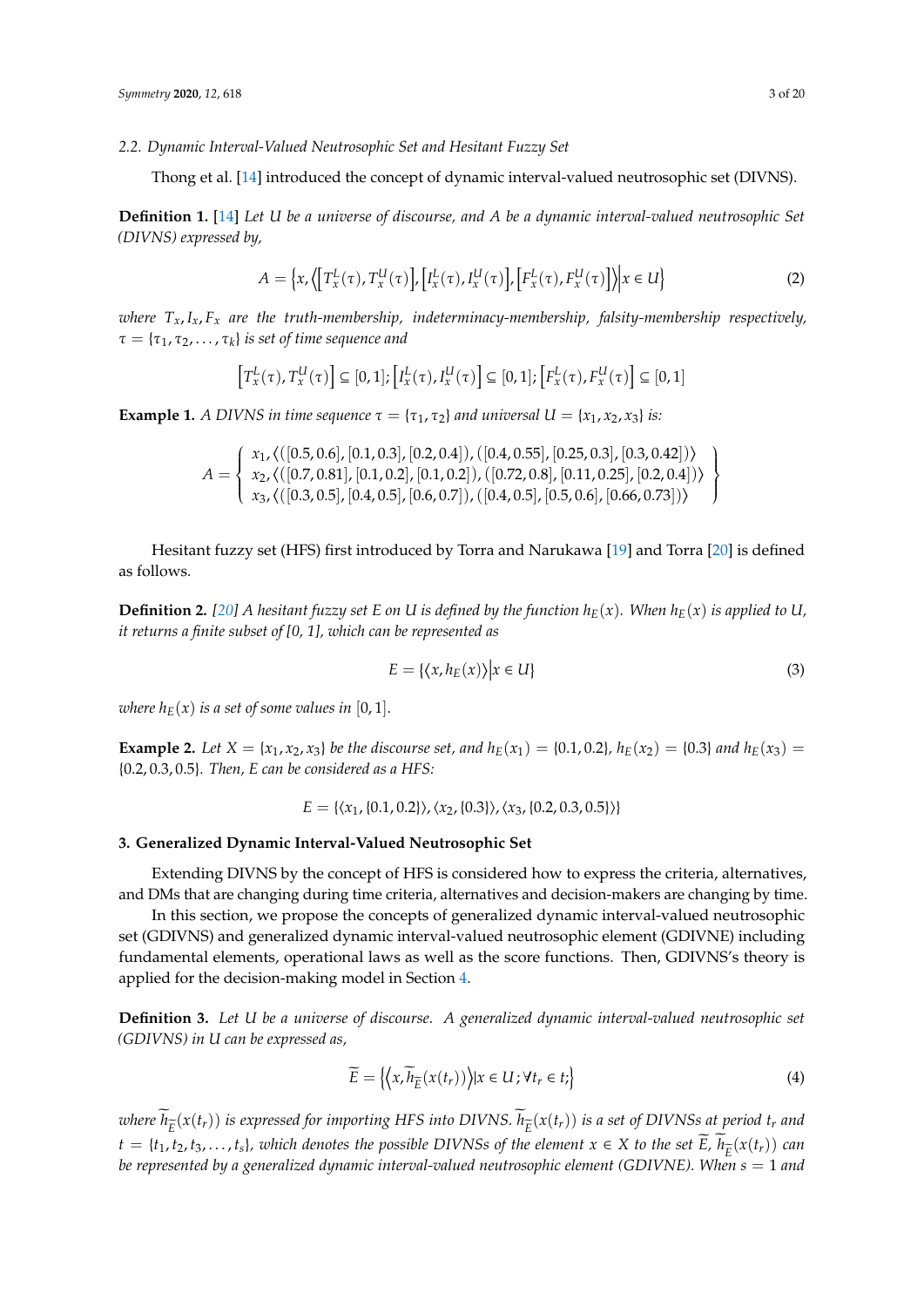$\left|\widetilde{h}_{\widetilde{E}}(x(t_r))\right|=1$ , GDIVNS simplifies to DIVNS [\[14\]](#page-18-5). For convenience, we denote  $\widetilde{h}=\widetilde{h}_{\widetilde{E}}(x(t))=\left\{\gamma\Big|\gamma\in\widetilde{h}\right\}$ , *where*

$$
\gamma = \big( \big[ T^L(x(\tau)), T^U(x(\tau)) \big], \big[ I^L(x(\tau)), I^U(x(\tau)) \big], \big[ F^L(x(\tau)), F^U(x(\tau)) \big] \big)
$$

*is a dynamic interval-valued neutrosophic number.*

**Example 3.** *Let t* = { $t_1$ ,  $t_2$ };  $\tau$  = { $\tau_1$ ,  $\tau_2$ } *and an universal*  $X = \{x_1, x_2, x_3\}$ *.* A GDIVNS in X is given as:

$$
\widetilde{E} = \begin{cases}\n\left\{\begin{array}{l}\n\left\{\left(\left[0.2, 0.33\right], \left[0.4, 0.5\right], \left[0.6, 0.7\right]\right), \left(\left[0.24, 0.39\right], \left[0.38, 0.47\right], \left[0.56, 0.7\right]\right)\right\}, \\
\left\{\left(\left(\left[0.29, 0.37\right], \left[0.3, 0.5\right], \left[0.4, 0.58\right]\right), \left(\left[0.4, 0.5\right], \left[0.2, 0.3\right], \left[0.35, 0.42\right]\right)\right\}, \\
\left\{\begin{array}{l}\n\left\{\left(\left[0.8, 0.9\right], \left[0.1, 0.2\right], \left[0.1, 0.2\right], \left(\left[0.72, 0.8\right], \left[0.11, 0.25\right], \left[0.23, 0.45\right]\right)\right\}, \\
\left\{\left\{\left(\left[0.4, 0.6\right], \left[0.2, 0.4\right], \left[0.3, 0.4\right]\right), \left(\left[0.41, 0.5\right], \left[0.26, 0.39\right], \left[0.2, 0.3\right]\right)\right\}, \\
\left\{\begin{array}{l}\n\left\{\left(\left[0.6, 0.7\right], \left[0.2, 0.3\right], \left[0.4, 0.5\right], \left(\left[0.52, 0.66\right], \left[0.34, 0.4\right], \left[0.6, 0.77\right]\right)\right\}, \\
\left\{\left\{\left(\left[0.54, 0.62\right], \left[0.15, 0.3\right], \left[0.2, 0.4\right]\right), \left(\left[0.4, 0.5\right], \left[0.25, 0.32\right], \left[0.39, 0.43\right]\right)\right\}\right\}\n\end{array}\n\right\}
$$

**Definition 4.** Let  $\widetilde{h}$ ,  $\widetilde{h}_1$  and  $\widetilde{h}_2$  be three GDIVNEs. When  $\lambda > 0$ , the operations of GDIVNEs are defined *as follows:*

(i) *Addition*

$$
\begin{array}{l} \widetilde{h}_{1}\oplus \widetilde{h}_{2} = \cup_{\gamma_{\gamma_{1}}\in \widetilde{h}_{1}; \forall \gamma_{2}\in \widetilde{h}_{2}} \{\gamma_{1}\oplus \gamma_{2}\} \\ = \left\{\left\langle \begin{array}{l} T^{L}_{\gamma_{1}}(x(\tau)) + T^{L}_{\gamma_{2}}(x(\tau)) - T^{L}_{\gamma_{1}}(x(\tau)) \times T^{L}_{\gamma_{2}}(x(\tau)), T^{U}_{\gamma_{1}}(x(\tau)) + T^{U}_{\gamma_{2}}(x(\tau)) - T^{U}_{\gamma_{1}}(x(\tau)) \times T^{U}_{\gamma_{2}}(x(\tau)) \end{array} \right\rangle \right\} \\ = \left\{\left\langle \begin{array}{l} T^{L}_{\gamma_{1}}(x(\tau)) + T^{L}_{\gamma_{2}}(x(\tau)) - T^{L}_{\gamma_{1}}(x(\tau)) \times T^{L}_{\gamma_{2}}(x(\tau)) \times T^{L}_{\gamma_{2}}(x(\tau)) \end{array} \right\rangle \right\} \end{array}
$$

(ii) *Multiplication*

$$
\begin{split} & \overline{h_1} \otimes \overline{h_2} = \cup_{\substack{\gamma_{\gamma_1} \in \widetilde{h}_1; \forall \gamma_2 \in \widetilde{h}_2}} \{ \gamma_1 \otimes \gamma_2 \} \\ & = \left\{ \left\langle \begin{array}{l} \left[T_{\gamma_1}^L(x(\tau)) \times T_{\gamma_2}^L(x(\tau)), T_{\gamma_1}^U(x(\tau)) \times T_{\gamma_2}^U(x(\tau)) \right] , \\ \left[T_{\gamma_1}^L(x(\tau)) + I_{\gamma_2}^L(x(\tau)) - I_{\gamma_1}^L(x(\tau)) \times I_{\gamma_2}^L(x(\tau)), I_{\gamma_1}^U(x(\tau)) + I_{\gamma_2}^U(x(\tau)) - I_{\gamma_1}^U(x(\tau)) \times I_{\gamma_2}^U(x(\tau)) \right] , \\ \left[T_{\gamma_1}^L(x(\tau)) + F_{\gamma_2}^L(x(\tau)) - F_{\gamma_1}^L(x(\tau)) \times F_{\gamma_2}^L(x(\tau)), F_{\gamma_1}^U(x(\tau)) + F_{\gamma_2}^U(x(\tau)) - F_{\gamma_1}^U(x(\tau)) \times F_{\gamma_2}^U(x(\tau)) \right] \end{array} \right) \right\} \end{split}
$$

(iii) *Scalar Multiplication*

$$
\begin{split} &\lambda \widetilde{h} = \cup_{\forall \gamma \in \widetilde{h}} \{\lambda \gamma\} \\ &= \cup_{\forall \gamma \in \widetilde{h}} \left\{ \left\lvert \begin{aligned} &\left[1 - \left(1 - T^L(x(\tau))\right)^{\lambda}, 1 - \left(1 - T^U(x(\tau))\right)^{\lambda} \right], \\ &\left[\left(I^L(x(\tau))\right)^{\lambda}, \left(I^U(x(\tau))\right)^{\lambda} \right], \left[\left(F^L(x(\tau))\right)^{\lambda}, \left(F^U(x(\tau))\right)^{\lambda}\right] \end{aligned} \right\} \right\} \end{split}
$$

(iv) *Power*

$$
\begin{split} &\widetilde{h}^\lambda = \cup_{\forall \gamma \in \widetilde{h}} \Bigl\{ \gamma^\lambda \Bigr\} \\ &= \cup_{\forall \gamma \in \widetilde{h}} \Bigl\{ \Bigl\{ \begin{bmatrix} \bigl(T^L(x(\tau)) \bigr)^\lambda , \bigl(T^U(x(\tau)) \bigr)^\lambda \Bigr], \bigl[ 1- \bigl(1-I^L(x(\tau)) \bigr)^\lambda , 1- \bigl(1-I^U(x(\tau)) \bigr)^\lambda \bigr], \\ 1- \bigl(1-I^L(x(\tau)) \bigr)^\lambda , 1- \bigl(1-F^U(x(\tau)) \bigr)^\lambda \bigr] \end{bmatrix} \end{split} \Biggr\}
$$

**Definition 5.** Let  $\widetilde{h}$  be a GDIVNE. Then, the score functions of the GDIVNE  $\widetilde{h}$  are defined by,

$$
S(\overline{h}) = \frac{1}{\#\overline{h}} \times \frac{1}{k} \sum_{\gamma \in \overline{h}} \sum_{l=1}^{k} \left( \left( \frac{T^L(\tau_l) + T^U(\tau_l)}{2} + \left( 1 - \frac{I^L(\tau_l) + I^U(\tau_l)}{2} \right) + \left( 1 - \frac{F^L(\tau_l) + F^U(\tau_l)}{2} \right) \right) / 3 \right) \tag{5}
$$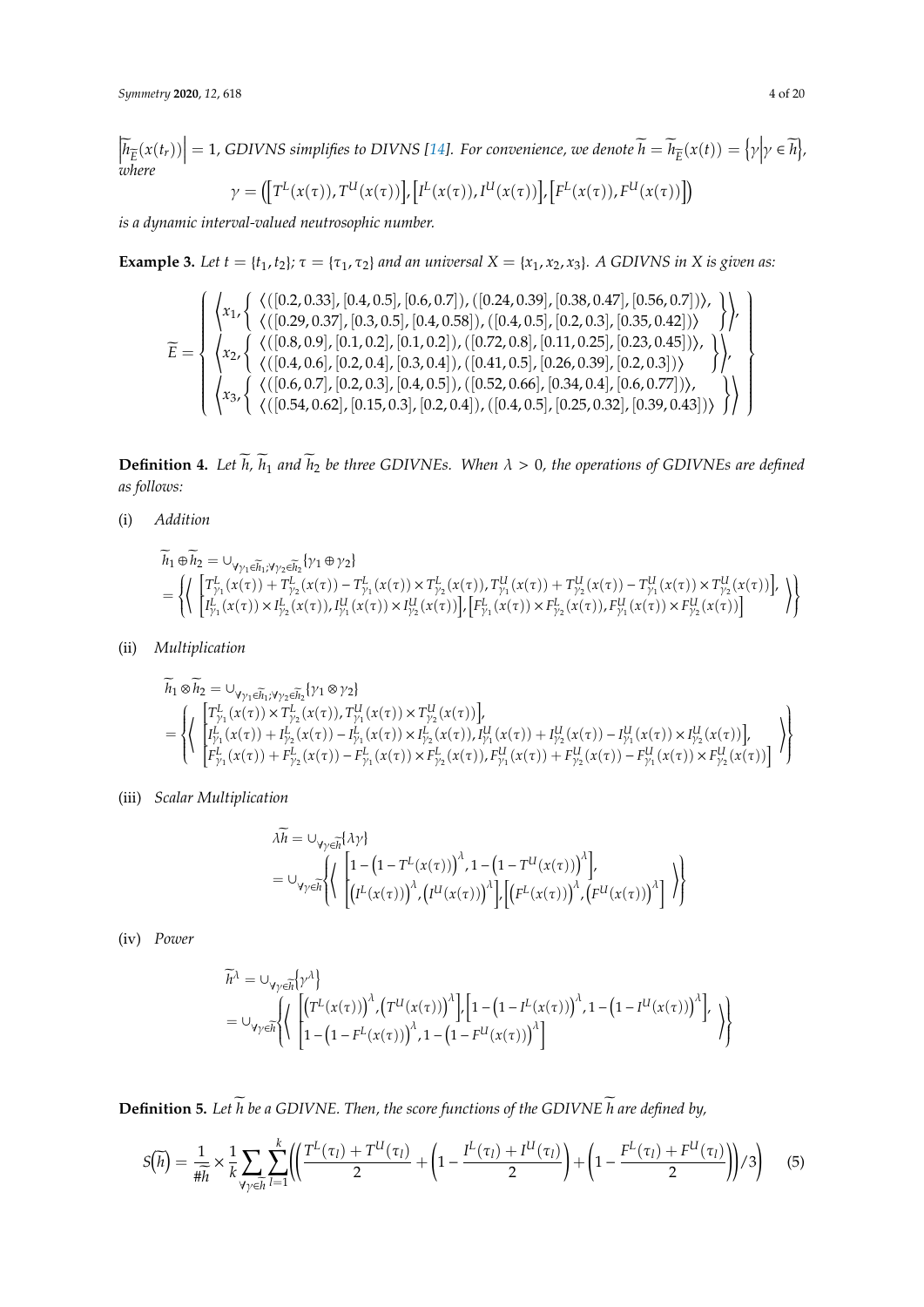$\alpha$  *where*  $\tau = \{\tau_1, \tau_2, \ldots, \tau_k\}$ , and  $\#\widetilde{h}$  is number of elements in  $\widetilde{h}$ . Obviously,  $S(\widetilde{h}) \in [0,1]$ . If  $S(\widetilde{h}_1) \geq S(\widetilde{h}_2)$ , then  $\widetilde{h}_1 \geq \widetilde{h}_2.$ 

**Example 4.** *Let three GDIVNEs:*

 $h_1 = \{ \langle ( [1, 1], [0, 0], [0, 0]) , ([1, 1], [0, 0], [0, 0]) \rangle, \langle ( [1, 1], [0, 0], [0, 0]) , ([1, 1], [0, 0], [0, 0]) \rangle \}$  $h_2 = \{ \langle ([0,0], [1,1], [0,0]) , ([0,0], [1,1], [0,0]) \rangle, \langle ([0,0], [1,1], [0,0]) , ([0,0], [1,1], [0,0]) \rangle \}$  $h_3 = \{ \langle ([0,0], [1,1], [1,1]) , ([0,0], [1,1], [1,1]) \rangle, \langle ([0,0], [1,1], [1,1]) , ([0,0], [1,1], [1,1]) \rangle \}$ 

According to Equation (5), we have  $S(\overline{h}_1) = 1$ ;  $S(\overline{h}_2) = \frac{1}{3}$ ;  $S(\overline{h}_3) = 0$ . Thus,  $\overline{h}_1 > \overline{h}_2 > \overline{h}_3$ .

**Definition 6.** Let  $\widetilde{h}_i$  ( $j = 1, 2, ..., n$ ) be a collection of GDIVNEs. Generalized dynamic interval-valued *neutrosophic weighted average (GDIVNWA) operator is defined as*

GDIVNWA(
$$
\tilde{h}_1, \tilde{h}_2, ..., \tilde{h}_n
$$
) =  $\sum_{j=1}^n w_j \tilde{h}_j$   
\n=  $\bigcup_{\gamma_1 \in \tilde{h}_1, \gamma_2 \in \tilde{h}_2, ..., \gamma_n \in \tilde{h}_n}$   $\left\{\left[\prod_{j=1}^n (1 - T_{\gamma_j}^L(\tau))^{w_j}, 1 - \prod_{j=1}^n (1 - T_{\gamma_j}^U(\tau))^{w_j}\right], \prod_{j=1}^n (F_{\gamma_j}^L(\tau))^{w_j}\right\}$  (6)

**Theorem 1.** *Let*  $\widetilde{h}_j$  ( $j = 1, 2, ..., n$ ) *be the collection of GDIVNEs. The result aggregated from GDIVNWA operator is still a GDIVNE.*

**Proof.** The Equation (6) is proved by mathematical inductive reasoning method.  $\Box$ 

When  $n = 1$ , Equation (6) holds because it simplifies to the trivial outcome, which is obviously GDIVNE as,

GDIVNWA(
$$
\tilde{h}_1
$$
) = 
$$
\begin{pmatrix} 1 - (1 - T_{\gamma_1}^L(\tau))^{w_1}, 1 - (1 - T_{\gamma_1}^U(\tau))^{w_1} \\ \left[ (I_{\gamma_1}^L(\tau))^{w_1}, (I_{\gamma_1}^U(\tau))^{w_1} \right], \left[ (F_{\gamma_1}^L(\tau))^{w_1}, (F_{\gamma_1}^U(\tau))^{w_1} \right] \end{pmatrix}
$$
(7)

Let us assume that (6) is true for  $n = z$ ,

$$
\sum_{j=1}^{z} w_{j} \widetilde{h}_{j} = \bigcup_{\gamma_{1} \in \widetilde{h}_{1}, \gamma_{2} \in \widetilde{h}_{2}, \dots, \gamma_{z} \in \widetilde{h}_{z}} \left\{ \left( \begin{bmatrix} 1 - \prod_{j=1}^{z} \left( 1 - T_{\gamma_{j}}^{L}(\tau) \right)^{w_{j}}, 1 - \prod_{j=1}^{z} \left( 1 - T_{\gamma_{j}}^{U}(\tau) \right)^{w_{j}} \right), \\ \prod_{j=1}^{z} \left( T_{\gamma_{j}}^{L}(\tau) \right)^{w_{j}}, \prod_{j=1}^{z} \left( T_{\gamma_{j}}^{U}(\tau) \right)^{w_{j}} \right\} \cdot \left[ \prod_{j=1}^{z} \left( F_{\gamma_{j}}^{L}(\tau) \right)^{w_{j}}, \prod_{j=1}^{z} \left( F_{\gamma_{j}}^{U}(\tau) \right)^{w_{j}} \right] \right\} \end{bmatrix} \tag{8}
$$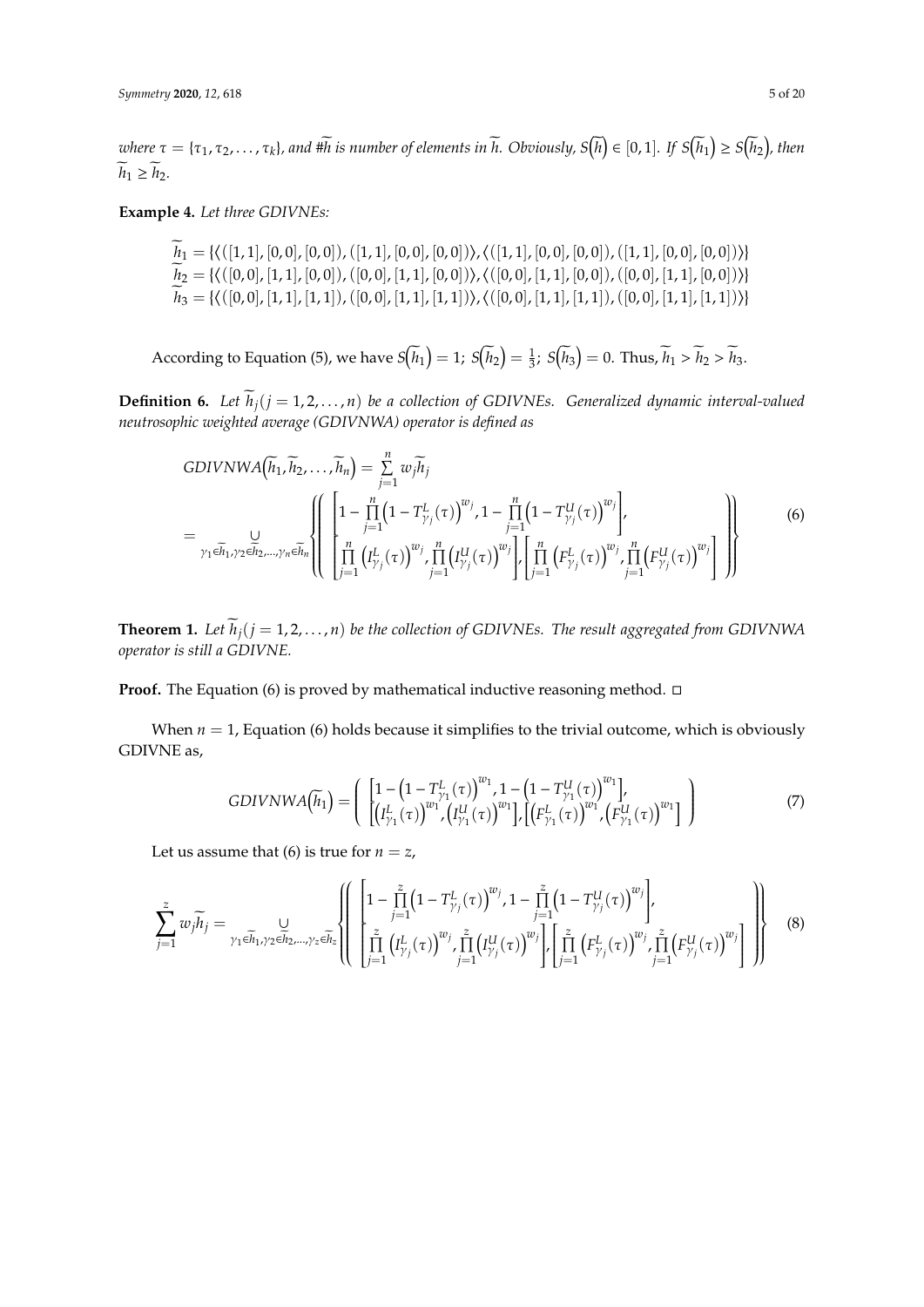$$
\sum_{j=1}^{z+1} w_{j} \widetilde{h}_{j} = \sum_{j=1}^{z} w_{j} \widetilde{h}_{j} \oplus w_{z+1} \widetilde{h}_{z+1}
$$
\n
$$
= \bigcup_{\substack{\gamma_{1} \in \widetilde{h}_{1}, \gamma_{2} \in \widetilde{h}_{2}, \ldots, \gamma_{z} \in \widetilde{h}_{z}}} \left\{ \left( \begin{bmatrix} 1 - \prod_{j=1}^{z} \left( 1 - T_{\gamma_{j}}^{L}(\tau) \right)^{w_{j}}, 1 - \prod_{j=1}^{z} \left( 1 - T_{\gamma_{j}}^{U}(\tau) \right)^{w_{j}} \right) \\ \prod_{j=1}^{z} \left( I_{\gamma_{j}}^{L}(\tau) \right)^{w_{j}} \prod_{j=1}^{z} \left( I_{\gamma_{j}}^{L}(\tau) \right)^{w_{j}} \right\} \cdot \left[ \prod_{j=1}^{z} \left( F_{\gamma_{j}}^{L}(\tau) \right)^{w_{j}} \prod_{j=1}^{z} \left( F_{\gamma_{j}}^{L}(\tau) \right)^{w_{j}} \right] \right\}
$$
\n
$$
\oplus \left( \left[ 1 - \left( 1 - T_{\gamma_{k+1}}^{L}(\tau) \right)^{w_{z+1}}, 1 - \left( 1 - T_{\gamma_{z+1}}^{U}(\tau) \right)^{w_{z+1}} \right] \cdot \left[ \left( F_{\gamma_{z+1}}^{L}(\tau) \right)^{w_{z+1}} \right] \right)
$$
\n
$$
= \bigcup_{\substack{\gamma_{1} \in \widetilde{h}_{1}, \gamma_{2} \in \widetilde{h}_{2}, \ldots, \gamma_{z+1} \in \widetilde{h}_{z+1}}} \left( \left( \begin{bmatrix} 1 - \prod_{j=1}^{z+1} \left( 1 - T_{\gamma_{j}(1)}^{L}(\tau) \right)^{w_{j}}, 1 - \prod_{j=1}^{z+1} \left( 1 - T_{\gamma_{j}(1)}^{U}(\tau) \right)^{w_{j}} \right] \cdot \left[ \prod_{j=1}^{z+1} \left( 1 - T_{\gamma_{j}(1)}^{L}(\tau) \right)^{w_{j}} \right] \cdot \left[ \prod_{j=1}^{z+1} \left( F
$$

It follows that if (6) holds for  $n = z$ , then it holds for  $n = z + 1$ . Because it is also true for  $n = 1$ , according to the method of mathematical inductive reasoning, Equation (6) holds for natural numbers *N* and Theorem 1 is proven.

**Definition 7.** Let  $\widetilde{h}_j$  ( $j = 1, 2, ..., n$ ) be a collection of GDIVNEs. Generalized dynamic interval-valued *neutrosophic weighted geometric (GDIVNWG) operator is defined as*

GDIVNWG(
$$
\tilde{h}_1, \tilde{h}_2, ..., \tilde{h}_n
$$
) =  $\prod_{j=1}^n \tilde{h}_j^{w_j}$   
\n=  $\bigcup_{\gamma_1 \in \tilde{h}_1, \gamma_2 \in \tilde{h}_2, ..., \gamma_n \in \tilde{h}_n} \left\{ \left[ \prod_{j=1}^n (T_{\gamma_j}^L(\tau))^{w_j} \prod_{j=1}^n (T_{\gamma_j}^U(\tau))^{w_j} \right] \cdot \left[ 1 - \prod_{j=1}^n (1 - I_{\gamma_j}^L(\tau))^{w_j} \cdot 1 - \prod_{j=1}^n (1 - I_{\gamma_j}^U(\tau))^{w_j} \right] \right\}$  (10)

**Theorem 2.** Let  $\widetilde{h}_j$  ( $j = 1, 2, ..., n$ ) be the collection of GDIVNEs. The result aggregated from GDIVNWG *operator is still a GDIVNE.*

**Proof.** The Equation (10) is proved by mathematical inductive reasoning method.  $\Box$ 

When  $n = 1$ , Equation (10) is true because it simplifies to the trivial outcome, which is obviously GDIVNE,

$$
GDIVNWG(\widetilde{h}_1) = \left( \begin{array}{c} \left[ \left( T_{\gamma_1}^L(\tau) \right)^{w_1} \left( T_{\gamma_1}^U(\tau) \right)^{w_1} \right], \left[ 1 - \left( 1 - I_{\gamma_1}^L(\tau) \right)^{w_1}, 1 - \left( 1 - I_{\gamma_1}^U(\tau) \right)^{w_1} \right], \\ \left[ 1 - \left( 1 - F_{\gamma_1}^L(\tau) \right)^{w_1}, 1 - \left( 1 - F_{\gamma_1}^U(\tau) \right)^{w_1} \right] \end{array} \right) \tag{11}
$$

Let us assume that (10) is true for  $n = z$ .

$$
\prod_{j=1}^{z} \widetilde{h}_{j}^{w_{j}} = \bigcup_{\gamma_{1} \in \widetilde{h}_{1}, \gamma_{2} \in \widetilde{h}_{2}, \dots, \gamma_{z} \in \widetilde{h}_{z}} \left\{ \left( \begin{array}{c} \left[ \prod_{j=1}^{z} \left( T_{\gamma_{j}}^{L}(\tau) \right)^{w_{j}}, \prod_{j=1}^{z} \left( T_{\gamma_{j}}^{U}(\tau) \right)^{w_{j}} \right]_{r} \left[ 1 - \prod_{j=1}^{z} \left( 1 - I_{\gamma_{j}}^{L}(\tau) \right)^{w_{j}}, 1 - \prod_{j=1}^{z} \left( 1 - I_{\gamma_{j}}^{U}(\tau) \right)^{w_{j}} \right]_{r} \right\} \\ \left[ 1 - \prod_{j=1}^{z} \left( 1 - F_{\gamma_{j}}^{L}(\tau) \right)^{w_{j}}, 1 - \prod_{j=1}^{z} \left( 1 - F_{\gamma_{j}}^{U}(\tau) \right)^{w_{j}} \right] \right\} \end{array} \right\} \tag{12}
$$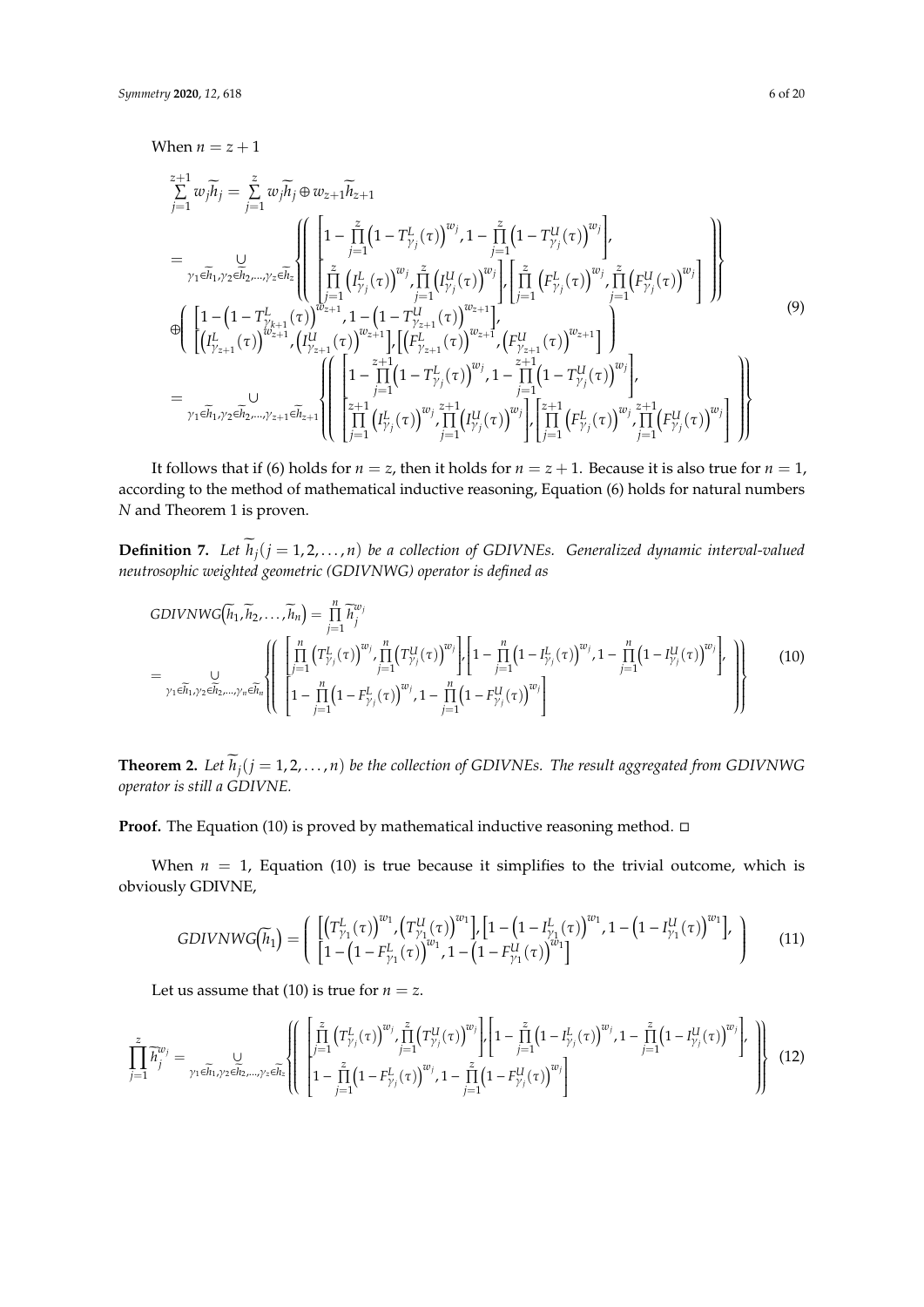When  $n = z + 1$ 

$$
\prod_{j=1}^{z+1} \widetilde{h}_{j}^{w_{j}} = \prod_{j=1}^{z} \widetilde{h}_{j}^{w_{j}} \otimes \widetilde{h}_{z+1}^{w_{z+1}}
$$
\n
$$
= \bigcup_{\substack{\gamma_{1} \in \widetilde{h}_{1}, \gamma_{2} \in \widetilde{h}_{2}, \dots, \gamma_{z} \in \widetilde{h}_{z}}} \left\{ \left[ \prod_{j=1}^{k} \left( T_{\gamma_{j}}^{L}(\tau) \right)^{w_{j}} \prod_{j=1}^{k} \left( T_{\gamma_{j}}^{U}(\tau) \right)^{w_{j}} \right] \right\} \left[ 1 - \prod_{j=1}^{k} \left( 1 - I_{\gamma_{j}}^{L}(\tau) \right)^{w_{j}}, 1 - \prod_{j=1}^{k} \left( 1 - I_{\gamma_{j}}^{U}(\tau) \right)^{w_{j}} \right],
$$
\n
$$
\otimes \left\{ \left[ \left( T_{\gamma_{j}}^{L}(\tau) \right)^{w_{z+1}}, \left( T_{\gamma_{z+1}}^{U}(\tau) \right)^{w_{z+1}} \right] \left[ 1 - \left( 1 - I_{\gamma_{z+1}}^{L}(\tau) \right)^{w_{z+1}}, 1 - \left( 1 - I_{\gamma_{z+1}}^{U}(\tau) \right)^{w_{z+1}}, 1 - \left( 1 - I_{\gamma_{z+1}}^{U}(\tau) \right)^{w_{z+1}} \right] \right\}
$$
\n
$$
= \bigcup_{\gamma_{1} \in \widetilde{h}_{1}, \gamma_{2} \in \widetilde{h}_{2}, \dots, \gamma_{z+1} \in \widetilde{h}_{z+1}} \left\{ \left[ \left( \prod_{j=1}^{z+1} \left( T_{\gamma_{j}}^{L}(\tau) \right)^{w_{j}} \prod_{j=1}^{z+1} \left( T_{\gamma_{j}}^{U}(\tau) \right)^{w_{j}} \right] \right\} \left[ 1 - \prod_{j=1}^{z+1} \left( 1 - I_{\gamma_{z+1}}^{L}(\tau) \right)^{w_{j}}, 1 - \prod_{j=1}^{z+1} \left( 1 - I_{\gamma_{j}}^{L}(\tau) \right)^{w_{j}} \right] \right\}
$$
\n
$$
=
$$

It follows that if (10) holds for  $n = z$ , then it holds for  $n = z + 1$ . Because it is also true for  $n = 1$ , according to the method of mathematical inductive reasoning, Equation (10) holds for all natural numbers *N* and Theorem 2 is proven.

Herein, we define the generalized dynamic interval-valued neutrosophic hybrid weighted averaging (GDIVNHWA) operator to combine the effects of attribute weight vector and the positional weight vector, which are mentioned in Definitions 6 and 7.

**Definition 8.** Let  $\lambda > 0$  and  $\widetilde{h}_j$  ( $j = 1, 2, ..., n$ ) be a collection of GDIVNEs. Generalized dynamic *interval-valued neutrosophic hybrid weighted averaging (GDIVNHWA) operator is defined as,*

$$
DIVHNWG(\tilde{h}_{1}, \tilde{h}_{2},..., \tilde{h}_{n}) = \left(\sum_{j=1}^{n} w_{j} \tilde{h}_{j}^{\lambda}\right)^{\frac{1}{\lambda}}
$$
\n
$$
= \sum_{\gamma_{1} \in \tilde{h}_{1}, \gamma_{2} \in \tilde{h}_{2}, ..., \gamma_{n} \in \tilde{h}_{n}} \left\{\n\begin{bmatrix}\n\left(1 - \prod_{j=1}^{n} \left(1 - \left(T_{\gamma_{j}}^{L}(\tau)\right)^{\lambda}\right)^{w_{j}}\right)^{\frac{1}{\lambda}} \left(1 - \prod_{j=1}^{n} \left(1 - \left(T_{\gamma_{j}}^{U}(\tau)\right)^{\lambda}\right)^{w_{j}}\right)^{\frac{1}{\lambda}}\n\end{bmatrix}\n\right\}.
$$
\n
$$
= \sum_{\gamma_{1} \in \tilde{h}_{1}, \gamma_{2} \in \tilde{h}_{2}, ..., \gamma_{n} \in \tilde{h}_{n}} \left\{\n\begin{bmatrix}\n1 - \left(1 - \prod_{j=1}^{n} \left(1 - \left(1 - I_{\gamma_{j}}^{L}(\tau)\right)^{\lambda}\right)^{w_{j}}\right)^{\frac{1}{\lambda}} \left(1 - \left(1 - \prod_{j=1}^{n} \left(1 - \left(1 - I_{\gamma_{j}}^{L}(\tau)\right)^{\lambda}\right)^{w_{j}}\right)^{\frac{1}{\lambda}}\n\end{bmatrix}\n\right\}.
$$
\n
$$
(14)
$$

**Theorem 3.** Let  $\widetilde{h}_j$  ( $j = 1, 2, ..., n$ ) be the collection of GDIVNEs. The result aggregated from GDIVNHWA *operator is still a GDIVNE.*

# **Proof.** The Equation (14) can be proved by mathematical inductive reasoning method. □

We first prove that (15) is a collection of GDIVNEs,

$$
\sum_{j=1}^{n} w_{j} \widetilde{h}_{j}^{\lambda} = \bigcup_{\gamma_{1} \in \widetilde{h}_{1}, \gamma_{2} \in \widetilde{h}_{2}, \ldots, \gamma_{n} \in \widetilde{h}_{n}} \left\{ \left[ 1 - \prod_{j=1}^{n} \left( 1 - \left( T_{\gamma_{j}}^{L}(\tau) \right)^{\lambda} \right)^{w_{j}}, 1 - \prod_{j=1}^{n} \left( 1 - \left( T_{\gamma_{j}}^{U}(\tau) \right)^{\lambda} \right)^{w_{j}} \right], \right\}
$$
\n
$$
1 - \prod_{j=1}^{n} \left( 1 - \left( 1 - I_{\gamma_{j}}^{L}(\tau) \right)^{\lambda} \right)^{w_{j}}, 1 - \prod_{j=1}^{n} \left( 1 - \left( 1 - I_{\gamma_{j}}^{U}(\tau) \right)^{\lambda} \right)^{w_{j}} \right\} \right\}
$$
\n
$$
(15)
$$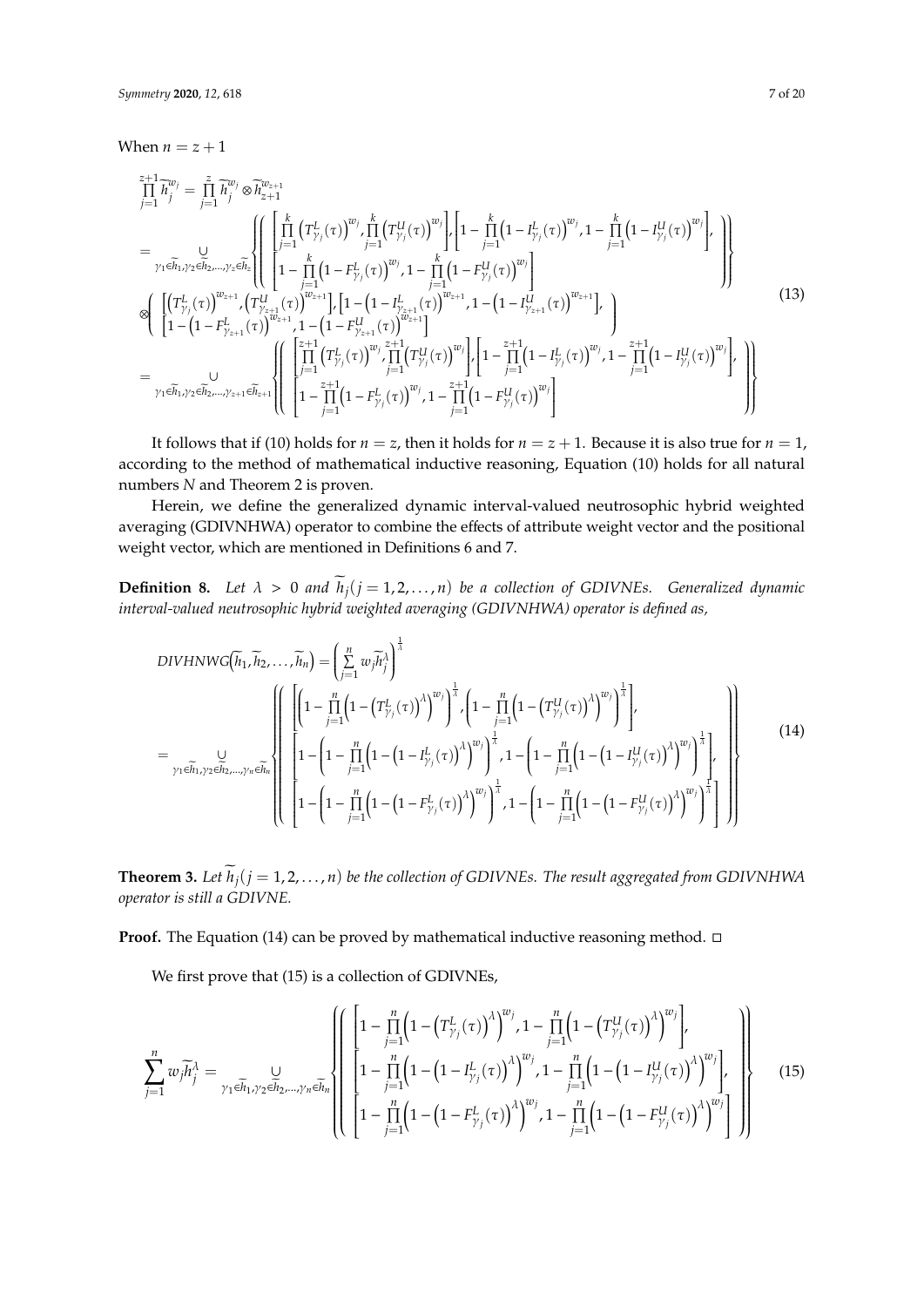When  $n = 1$ , Equation (15) is true because it simplifies to the trivial outcome, which is obviously GDIVNE,

$$
w_1 \widetilde{h}_1^{\lambda} = \begin{pmatrix} \left[ 1 - \left( 1 - \left( T_{\gamma_1}^L(\tau) \right)^{\lambda} \right)^{w_1}, 1 - \left( 1 - \left( T_{\gamma_1}^U(\tau) \right)^{\lambda} \right)^{w_1} \right], \\ \left[ 1 - \left( 1 - \left( 1 - I_{\gamma_1}^L(\tau) \right)^{\lambda} \right)^{w_1}, 1 - \left( 1 - \left( 1 - I_{\gamma_1}^U(\tau) \right)^{\lambda} \right)^{w_1} \right], \\ \left[ 1 - \left( 1 - \left( 1 - F_{\gamma_1}^L(\tau) \right)^{\lambda} \right)^{w_1}, 1 - \left( 1 - \left( 1 - F_{\gamma_1}^U(\tau) \right)^{\lambda} \right)^{w_1} \right] \end{pmatrix}
$$
(16)

Let us assume that (15) is true for  $n = z$ ,

$$
\sum_{j=1}^{z} w_{j} \widetilde{h}_{j}^{\lambda} = \bigcup_{\gamma_{1} \in \widetilde{h}_{1}, \gamma_{2} \in \widetilde{h}_{2}, \dots, \gamma_{z} \in \widetilde{h}_{z}} \left\{ \left[ 1 - \prod_{j=1}^{z} \left( 1 - \left( T_{\gamma_{j}}^{L}(\tau) \right)^{\lambda} \right)^{w_{j}}, 1 - \prod_{j=1}^{z} \left( 1 - \left( T_{\gamma_{j}}^{U}(\tau) \right)^{\lambda} \right)^{w_{j}} \right], \right\}
$$
\n
$$
1 - \prod_{j=1}^{z} \left( 1 - \left( 1 - I_{\gamma_{j}}^{L}(\tau) \right)^{\lambda} \right)^{w_{j}}, 1 - \prod_{j=1}^{z} \left( 1 - \left( 1 - I_{\gamma_{j}}^{U}(\tau) \right)^{\lambda} \right)^{w_{j}} \right\} \left\{ \left[ 1 - \prod_{j=1}^{z} \left( 1 - \left( 1 - I_{\gamma_{j}}^{L}(\tau) \right)^{\lambda} \right)^{w_{j}}, 1 - \prod_{j=1}^{z} \left( 1 - \left( 1 - I_{\gamma_{j}}^{U}(\tau) \right)^{\lambda} \right)^{w_{j}} \right] \right\} \right\} \tag{17}
$$

When  $n = z + 1$ ,

$$
\sum_{j=1}^{z+1} w_j \widetilde{h}_j^{\lambda} = \sum_{j=1}^{z} w_j \widetilde{h}_j^{\lambda} \oplus w_{z+1} \widetilde{h}_{z+1}^{\lambda}
$$
\n
$$
= \bigcup_{\substack{\gamma_1 \in \widetilde{h}_1, \gamma_2 \in h_2, \ldots, \gamma_z \in \widetilde{h}_z}} \left\{ \begin{bmatrix} 1 - \prod_{j=1}^{z} \left(1 - \left(T_{y_j}^L(\tau)\right)^{\lambda}\right)^{w_j}, 1 - \prod_{j=1}^{z} \left(1 - \left(T_{y_j}^U(\tau)\right)^{\lambda}\right)^{w_j}, 1 \\ 1 - \prod_{j=1}^{z} \left(1 - \left(1 - I_{y_j}^L(\tau)\right)^{\lambda}\right)^{w_j}, 1 - \prod_{j=1}^{z} \left(1 - \left(1 - I_{y_j}^U(\tau)\right)^{\lambda}\right)^{w_j}, 1 \right\} \\ 1 - \prod_{j=1}^{z} \left(1 - \left(1 - I_{y_j}^L(\tau)\right)^{\lambda}\right)^{w_j}, 1 - \prod_{j=1}^{z} \left(1 - \left(1 - I_{y_j}^U(\tau)\right)^{\lambda}\right)^{w_j}, 1 \right\} \right\}
$$
\n
$$
= \left\{ \begin{bmatrix} 1 - \left(1 - \left(T_{y_{z+1}}^L(\tau)\right)^{\lambda}\right)^{w_{z+1}}, 1 - \left(1 - \left(T_{y_{z+1}}^U(\tau)\right)^{\lambda}\right)^{w_{z+1}}, 1 - \left(1 - \left(1 - I_{y_{z+1}}^U(\tau)\right)^{\lambda}\right)^{w_{z+1}}, 1 \right\} \\ 1 - \left(1 - \left(1 - I_{y_{z+1}}^L(\tau)\right)^{\lambda}\right)^{w_{z+1}}, 1 - \left(1 - \left(1 - I_{y_{z+1}}^U(\tau)\right)^{\lambda}\right)^{w_{z+1}}, 1 \right\} \end{bmatrix} \right\}
$$
\n
$$
= \bigcup_{\gamma_1 \in \widetilde{h}_1, \gamma_2 \in \widetilde{h}_2, \ldots, \gamma_{k+1} \in \widetilde{h}_{k+1}} \left\{ \begin{bmatrix} 1 - \prod_{j=1}^{k+1} \left(1 - \left
$$

It follows that if (15) holds for  $n = z$ , then it holds for  $n = z + 1$ . Because it is also true for  $n = 1$ , according to the method of mathematical inductive reasoning, Equation (15) holds for natural numbers *N*. According to Equation (15) and Definition 4, we have,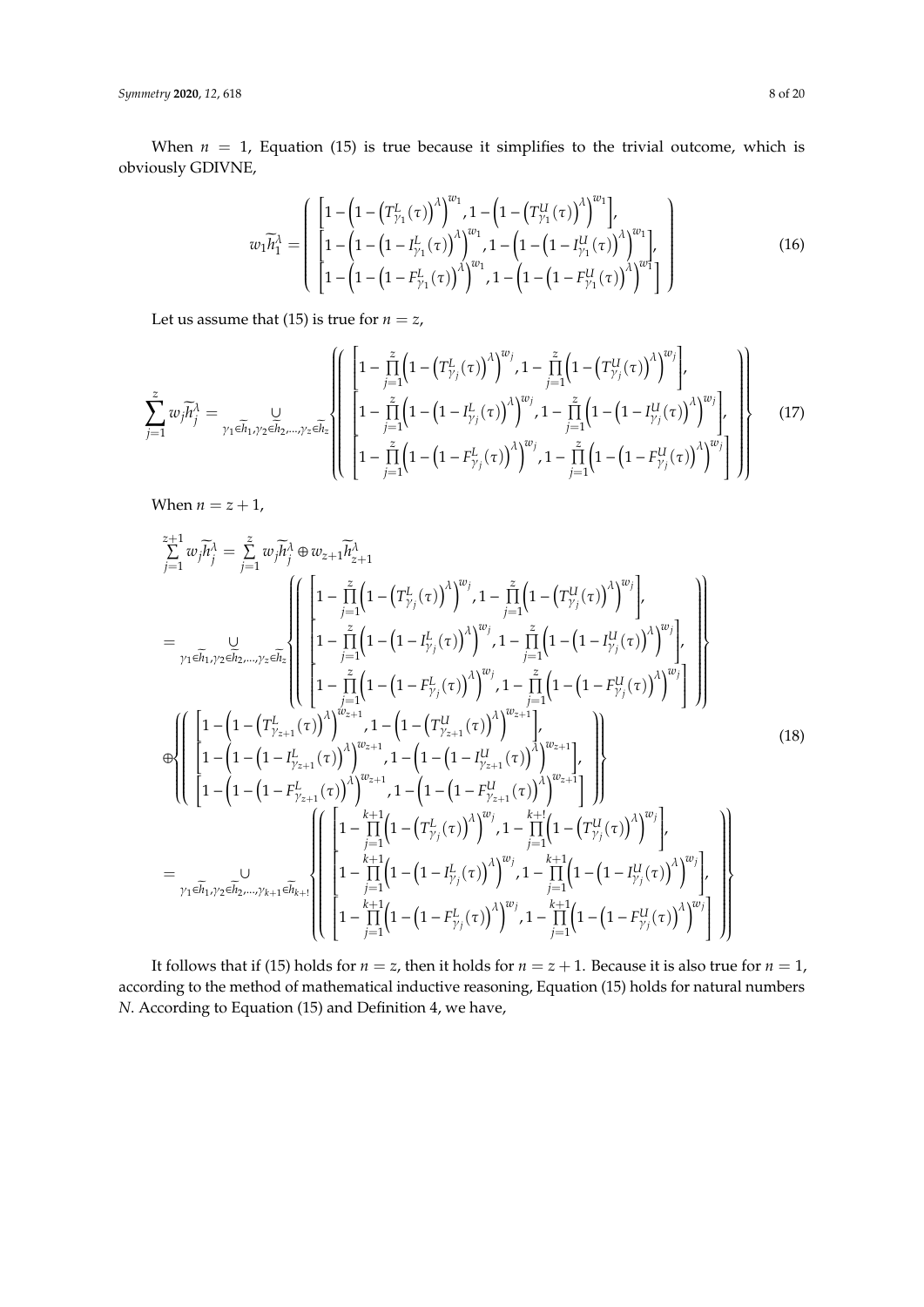DIVHNWG

\n
$$
\overline{h}_{1}, \overline{h}_{2}, \ldots, \overline{h}_{n} = \left( \sum_{j=1}^{n} w_{j} \overline{h}_{j}^{\lambda} \right)^{\frac{1}{\lambda}}
$$
\n
$$
= \bigcup_{\gamma_{1} \in \overline{h}_{1}, \gamma_{2} \in \overline{h}_{2}, \ldots, \gamma_{n} \in \overline{h}_{n}} \left\{ \left[ \left( 1 - \prod_{j=1}^{n} \left( 1 - \left( T_{\gamma_{j}}^{L}(\tau) \right)^{\lambda} \right)^{w_{j}} \right)^{\frac{1}{\lambda}}, \left( 1 - \prod_{j=1}^{n} \left( 1 - \left( T_{\gamma_{j}}^{U}(\tau) \right)^{\lambda} \right)^{w_{j}} \right)^{\frac{1}{\lambda}} \right],
$$
\n
$$
= \bigcup_{\gamma_{1} \in \overline{h}_{1}, \gamma_{2} \in \overline{h}_{2}, \ldots, \gamma_{n} \in \overline{h}_{n}} \left\{ \left[ 1 - \left( 1 - \prod_{j=1}^{n} \left( 1 - \left( 1 - I_{\gamma_{j}}^{L}(\tau) \right)^{\lambda} \right)^{w_{j}} \right)^{\frac{1}{\lambda}}, 1 - \left( 1 - \prod_{j=1}^{n} \left( 1 - \left( 1 - I_{\gamma_{j}}^{U}(\tau) \right)^{\lambda} \right)^{w_{j}} \right)^{\frac{1}{\lambda}} \right],
$$
\n
$$
1 - \left( 1 - \prod_{j=1}^{n} \left( 1 - \left( 1 - F_{\gamma_{j}}^{L}(\tau) \right)^{\lambda} \right)^{w_{j}} \right)^{\frac{1}{\lambda}}, 1 - \left( 1 - \prod_{j=1}^{n} \left( 1 - \left( 1 - F_{\gamma_{j}}^{U}(\tau) \right)^{\lambda} \right)^{w_{j}} \right)^{\frac{1}{\lambda}} \right] \right\}
$$

Thus, Theorem 3 is proven.

## <span id="page-8-0"></span>**4. Dynamic TOPSIS Method**

Based on the theory of GDVINS, the dynamic decision-making model is proposed to deal with the change of criteria, alternatives, and decision-makers during time.

For each period  $t = \{t_1, t_2, \ldots, t_s\}$ , assume  $\widetilde{A}(t_r) = \{A_1, A_2, \ldots, A_{v_r}\}$  and  $\widetilde{C}(t_r) = \{C_1, C_2, \ldots, C_{n_r}\}$ and  $\widetilde{D}(t_r) = (D_1, D_2, \ldots, D_{h_r})$  being the sets of alternatives, criteria, and decision-makers at period  $r^{\rm th}$ ,  $r = \{1, 2, \ldots, s\}$ . For a decision-maker  $D_q$ ;  $q = 1, \ldots, h_r$ , the evaluation of an alternative  $A_m$ ;  $m = 1, \ldots, v_r$ , on a criteria  $C_p$ ;  $p = 1, \ldots, n_r$ , in time sequence  $\tau = \left\{\tau_1, \tau_2, \ldots, \tau_{k_r}\right\}$  is represented by the Neutrosophic  $\text{decision matrix } \mathfrak{R}^q(t_r) = \left( \xi_{mp}^q(\tau) \right)$  $v_r \times n_r$ ;  $l = 1, 2, \ldots, k_r$ . where

$$
\xi_{mp}^q(\tau) = \left\langle x_{d_{mp}}^q(\tau), \left(T^q(d_{mp},\tau), I^q(d_{mp},\tau), F^q(d_{mp},\tau)\right)\right\rangle;
$$

taken by GDIVNSs evaluated by decision maker *Dq*.

**Step 1. Calculate aggregate ratings at period** *r* **th .** Let  $x_{mpq}(\tau_l)$  =  $\left\{ \left[T^L_{mpq}\big(x_{\tau_l}\big),T^U_{mpq}\big(x_{\tau_l}\big)\right],\left[I^L_{mpq}\big(x_{\tau_l}\big),I^U_{mpq}\big(x_{\tau_l}\big)\right],\left[F^L_{mpq}\big(x_{\tau_l}\big),F^U_{mpq}\big(x_{\tau_l}\big)\right] \right\}$  be the appropriateness rating of alternative *A<sup>m</sup>* for criterion *C<sup>p</sup>* by decision-maker *D<sup>q</sup>* in time sequence  $\tau_l$ , where:  $m = 1, \ldots, v_r$ ;  $p = 1, \ldots, n_r$ ;  $q = 1, \ldots, h_r$ ;  $l = 1, \ldots, k_r$ . The averaged appropriateness rating  $\overline{x_{mp}}=\left\{\left[\overline{T_{mp}^L(x)},\overline{T_{mp}^U(x)}\right],\left[\overline{I_{mp}^L(x)},\overline{I_{mp}^U(x)}\right],\left[\overline{F_{mp}^L(x)},\overline{F_{mp}^U(x)}\right]\right\}$  can be evaluated as:

$$
\overline{x_{mp}} = \frac{1}{h_r \times k_r} \times \Bigg\{ \left[ \left( \sum_{q=1}^{h} I_{pmq}^{L}(x_{\tau_l}) \right)^{\frac{1}{h_r}} \right]_{\tau = 1}^{\frac{1}{h_r}} \cdot 1 - \left\{ 1 - \left( 1 - \sum_{q=1}^{h} T_{pmq}^{U}(x_{\tau_l}) \right)^{\frac{1}{h_r}} \right\}^{\frac{1}{h_r}} \cdot \frac{1}{h_r \times k_r} \right\}
$$
\n
$$
\overline{x_{mp}} = \frac{1}{h_r \times k_r} \times \Bigg\{ \left[ \left( \sum_{q=1}^{h} I_{pmq}^{L}(x_{\tau_l}) \right)^{\frac{1}{h_r \times k_r}} \cdot \left( \sum_{q=1}^{h} I_{pmq}^{U}(x_{\tau_l}) \right)^{\frac{1}{h_r \times k_r}} \right],
$$
\n
$$
\left[ \left( \sum_{q=1}^{h} F_{pmq}^{L}(x_{\tau_l}) \right)^{\frac{1}{h_r \times k_r}} \cdot \left( \sum_{q=1}^{h} F_{pmq}^{U}(x_{\tau_l}) \right)^{\frac{1}{h_r \times k_r}} \right] \Bigg\}
$$
\n
$$
(19)
$$

# **Step 2. Calculate importance weight aggregation at period** *r* **th .**

Let  $y_{pq}(\tau_l) \ = \ \left\{ \left[T^L_{pq}\big(y_{\tau_l}\big),T^U_{pq}\big(y_{\tau_l}\big)\right],\left[I^L_{pq}\big(y_{\tau_l}\big),I^U_{pq}\big(y_{\tau_l}\big)\right],\left[F^L_{pq}\big(y_{\tau_l}\big),F^U_{pq}\big(y_{\tau_l}\big)\right] \right\}$  be the weight of  $D_q$  to criterion  $C_p$  in time sequence  $\tau_l$ , where:  $p = 1, \ldots, n_r; q = 1, \ldots, h_r; l = 1, \ldots, k$ . The average weight  $\overline{w_p}=\left\{\left[\overline{I_p^L(y)},\overline{I_p^U(y)}\right], \left[\overline{I_p^L(y)},\overline{I_p^U(y)}\right],\left[\overline{F_p^L(y)},\overline{F_p^U(y)}\right]\right\}$  can be evaluated as: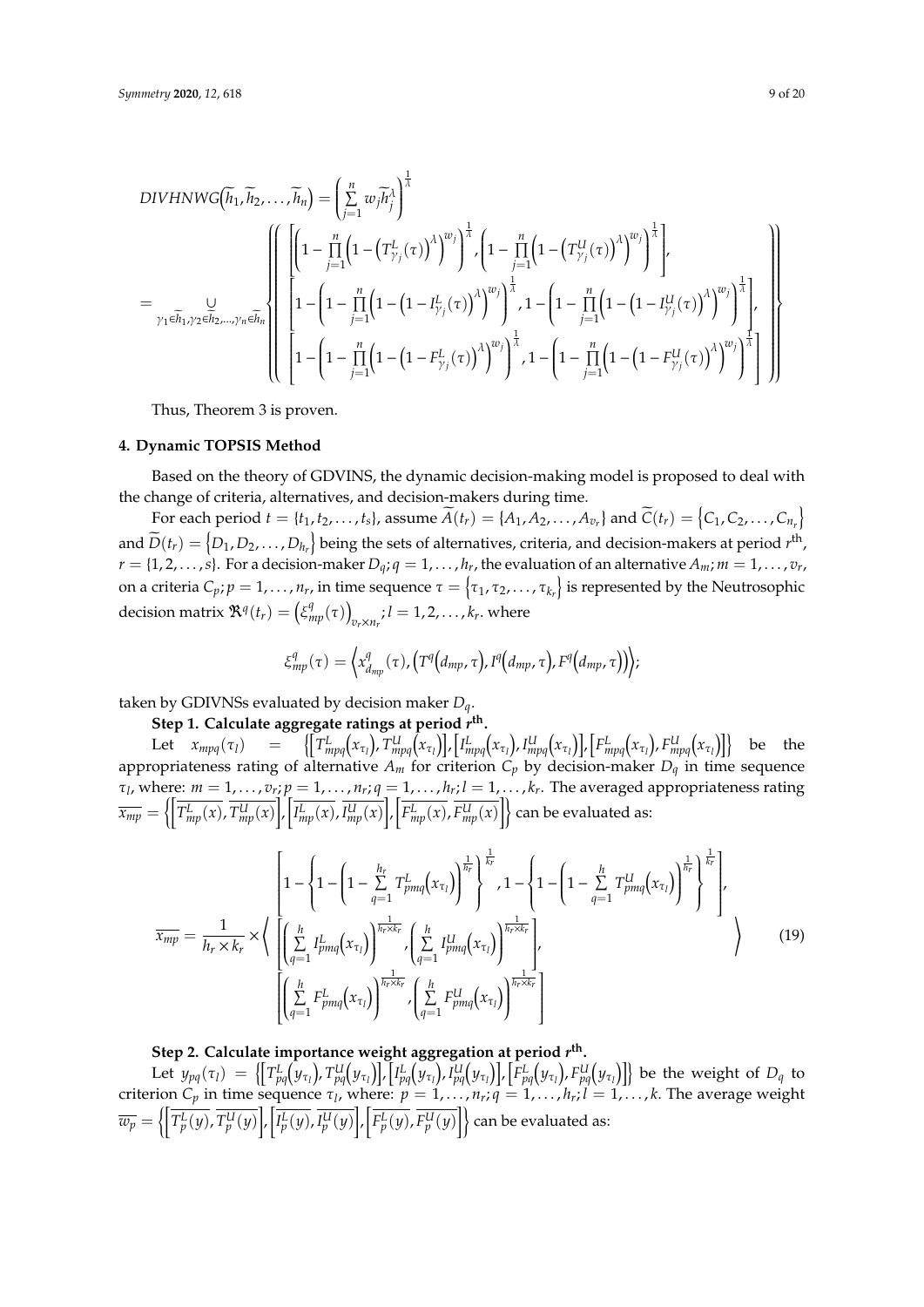$$
\overline{w_p} = \frac{1}{h_r \times k_r} \times \left\{ \left[ \left( \sum_{q=1}^{h_r} I_{pq}^L(y_{\tau_l}) \right)^{\frac{1}{h_r}} \right]_{\tau}^{\frac{1}{h_r}} + \sum_{q=1}^{h_r} I_{pq}^L(y_{\tau_l}) \right]^{\frac{1}{h_r}} \right\}^{1/2}
$$
\n
$$
\overline{w_p} = \frac{1}{h_r \times k_r} \times \left\{ \left[ \left( \sum_{q=1}^{h_r} I_{pq}^L(y_{\tau_l}) \right)^{\frac{1}{h_r \times k_r}} \left( \sum_{q=1}^{h_r} I_{pq}^U(y_{\tau_l}) \right)^{\frac{1}{h_r \times k_r}} \right],
$$
\n
$$
\left[ \left( \sum_{q=1}^{h_r} F_{pq}^L(y_{\tau_l}) \right)^{\frac{1}{h_r \times k_r}} \left( \sum_{q=1}^{h_r} F_{pq}^U(y_{\tau_l}) \right)^{\frac{1}{h_r \times k_r}} \right],
$$
\n(20)

# **Step 3. Evaluation for aggregate ratings of alternatives with history data.**

Using Equation (21), evaluate aggregate ratings and importance weight aggregation.

$$
\widetilde{A}(t_r^*) = \{A_1, A_2, \dots, A_{v_r}\} \cup \widetilde{A}(t_{r-1})
$$
\n
$$
\overline{x_{mp}^*} = \begin{cases}\n\overline{x_{mp}^r} & \text{if } \begin{cases}\nA_m \in \widetilde{A}(t_r) \setminus \widetilde{A}(t_{r-1}) \& C_p \in \widetilde{C}(t_r) \setminus \widetilde{C}(t_{r-1}) \\
or & A_m \in \widetilde{A}(t_{r-1}) \setminus \widetilde{A}(t_r) \& C_p \in \widetilde{C}(t_r) \setminus \widetilde{C}(t_{r-1}) \\
or & A_m \in \widetilde{A}(t_r) \setminus \widetilde{A}(t_{r-1}) \& C_p \in \widetilde{C}(t_{r-1}) \setminus \widetilde{C}(t_r) \\
\overline{x_{mp}^r} & \text{if } A_m \in \widetilde{A}(t_r) \cap \widetilde{A}(t_{r-1}) \& C_p \in \widetilde{C}(t_r) \cap \widetilde{C}(t_{r-1}) \\
\overline{x_{mp}^{r-1}} & \text{if } A_m \in \widetilde{A}(t_{r-1}) \setminus \widetilde{A}(t_r) \& C_p \in \widetilde{C}(t_{r-1}) \setminus \widetilde{C}(t_r)\n\end{cases}\n\tag{21}
$$

**Step 4. Evaluation for importance weight aggregation of criteria with history data.** Using Equation (22), evaluate aggregate ratings and importance weight aggregation.

$$
\widetilde{C}(t_r^*) = \left\{C_1, C_2, \dots, C_{n_r}\right\} \cup \widetilde{C}(t_{r-1})
$$
\n
$$
\overline{w_p^*} = \begin{cases}\n\overline{w_p^r} & \text{if } C_p \in \widetilde{C}(t_r) \setminus \widetilde{C}(t_{r-1}) \\
\overline{w_p^r} \oplus \overline{w_p^{r-1}} & \text{if } C_p \in \widetilde{C}(t_r) \cap \widetilde{C}(t_{r-1}) \\
\overline{w_p^{r-1}} & \text{if } C_p \in \widetilde{C}(t_{r-1}) \setminus \widetilde{C}(t_r)\n\end{cases}
$$
\n(22)

Step 5. Calculate the average weighted ratings at period  $r^{\text{th}}$ .

The average weighted ratings of alternatives at period *t<sup>r</sup>* , can be calculated by:

$$
\Theta_m = \frac{1}{n_r^*} \sum_{p=1}^{n_r^*} \overline{x_{mp}^*} * \overline{w_p^*}; m = 1, \dots, \overline{v_r^*}; p = 1, \dots, n_r^*;
$$
\n(23)

Step 6. Determination of  $A_r^+$ ,  $A_r^-$  and  $d_r^+$ ,  $d_r^-$  at period  $r^{\text{th}}$ .

Interval-valued neutrosophic positive ideal solution (PIS*,*  $A_r^+$ *)* and interval-valued neutrosophic negative ideal solution (NIS, *A* −  $\binom{r}{r}$  are:

$$
A_r^+ = \left\{ x, \left\{ ([1,1], [0,0], [0,0])_1, ([1,1], [0,0], [0,0])_2, \ldots, ([1,1], [0,0], [0,0])_{n_r^*} \right\} \right\}
$$
(24)

$$
A_r^- = \left\{ x, \left\{ ([0,0], [1,1], [1,1])_1, ([0,0], [1,1], [1,1])_2, \dots, ([0,0], [1,1], [1,1])_{n_r^*} \right\} \right\}
$$
(25)

The distances of each alternative  $A_m$ ,  $m = 1, 2, ..., n^*$  from  $A_r^+$  and  $A_r^-$  at period  $t_r$ , are calculated as:

$$
d_m^+ = \sqrt{\left(\Theta_m - A_r^+\right)^2} \tag{26}
$$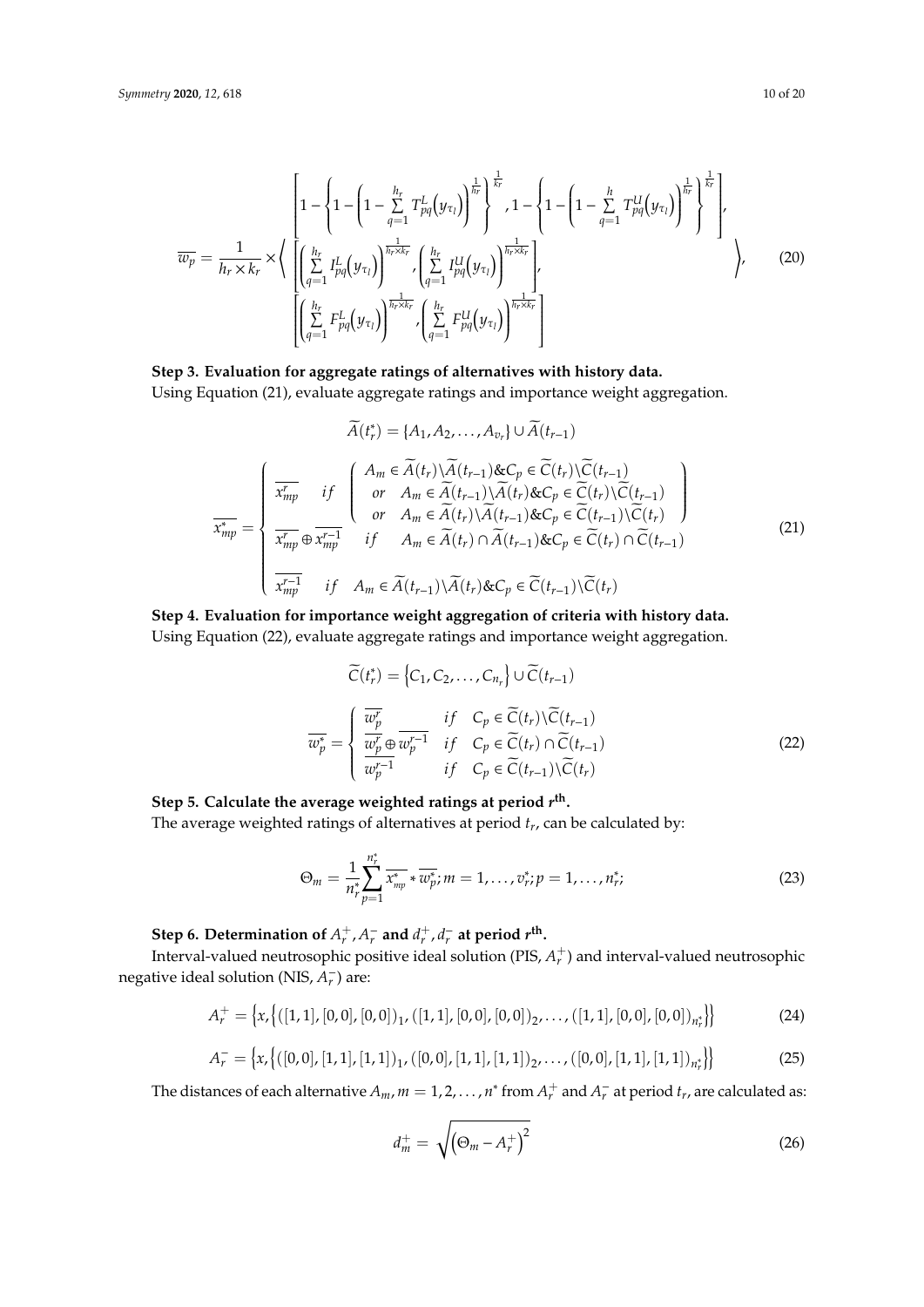$$
d_m^- = \sqrt{\left(\Theta_m - A_r^-\right)^2} \tag{27}
$$

where  $d_m^+$  and  $d_m^-$  respectively represent the shortest and farthest distances of  $A_m$ .

Step 7. Determination the closeness coefficient.

The closeness coefficient at period *t<sup>r</sup>* , is calculated in Equation (28), where an alternative that is close to interval-valued neutrosophic PIS and far from interval-valued neutrosophic NIS, has high value:

$$
BC_m = \frac{d_m^-}{d_m^+ + d_m^-}
$$
\n(28)

# **Step 8. Rank the alternatives.**

The alternatives are ranked by their closeness coefficient values. See Figure [1](#page-10-0) for illustration. *Symmetry* **2020**, *12*, x FOR PEER REVIEW 12 of 23

<span id="page-10-0"></span>

**Figure 1.** Dynamic TOPSIS method. **Figure 1.** Dynamic TOPSIS method.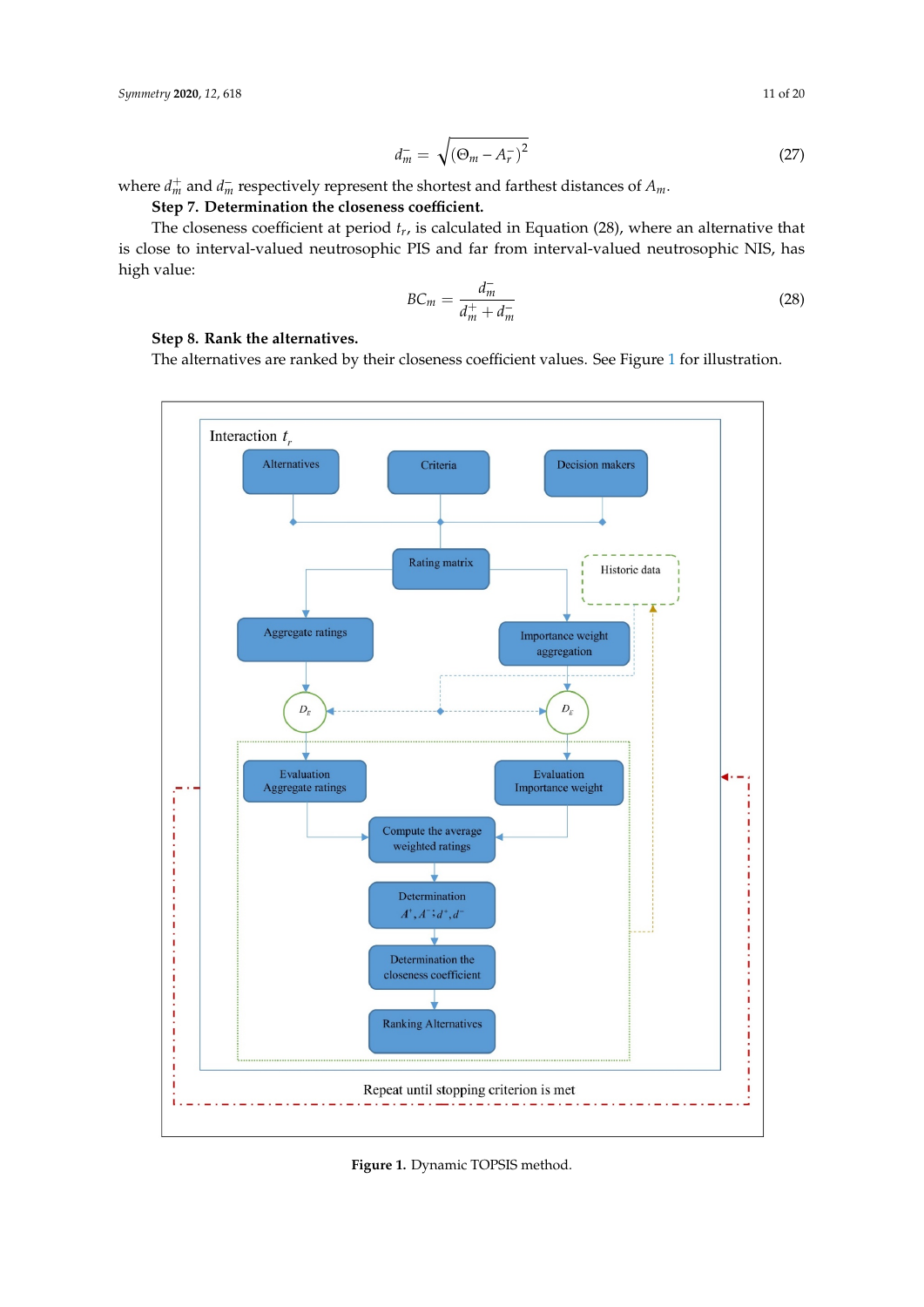## <span id="page-11-0"></span>**5. Applications**

### *5.1. ASK Model for Ranking Students*

Human resources recruitment plays a pivotal role in any enterprise as it exerts tremendous impact on its sustainable development. Thus, the selection of competent and job-relevant staff will lay the solid foundation for the successful performance of an enterprise. Notably, every year most of the businesses invest a large sum of money for job vacancy advertisements (on newspapers, websites, and in job fairs) and recruitment activities including application screening and interview. However, to recruit new graduated student the organizations are likely to encounter high potential risks as there are definitely inevitable employee turnovers or the selected candidates fall short of employers' expectation [\[22\]](#page-19-6). Mis-assessment of candidate's competence might be rooted from assessors' criteria and model for new graduated student evaluation.

The above problems underline the need for making the right assessment of potential employees. Currently, ASK model (attitude, skill and knowledge) has been widely used by many organizations because of its comprehensive assessment. This model was initially proposed by Bloom [\[11\]](#page-18-8) with three factors including knowledge which is acquired through education, comprehension, analysis, and application skills which are the ability to process the knowledge to perform activities or tasks, and attitude which is concerned with feeling, emotions, or motivation toward employment. These elements are given divergent weights in the assessment model according to positions and requirements of the job. ASK is applicable to evaluate tertiary students' performance to give more information that support employers besides a set of university exit benchmark. It also facilitates students to make proper self-adjustments and pursue appropriate professional orientation for their future career [\[23,](#page-19-7)[24\]](#page-19-8). Ranking students based on attributes of ASK model requires a dynamic multi-criteria decision-making model that is able to combine the estimations of different lecturers in different periods. The proposed DTOPSIS completely fit to this complex task, and the application model is depicted bellow.

## *5.2. Application Model*

As mentioned above, the proposed method is applied to rank students of Thuongmai University, Hanoi, Vietnam. In this research, the datasets were surveyed through three consecutive semesters under three criteria (attitudes-skills-knowledge). Each student will be surveyed at the beginning of semester and by the end of semester. With the model assessing student competence, it will be conducted over semesters and over school years. This is the way of setting the time period in the decision-making model of this research.

Figure [2](#page-12-0) shows the ASK model for ranking students where three lectures i.e., *D*1, *D*2, *D*<sup>3</sup> are chosen. According to the language labels shown in Tables [1](#page-13-0) and [2,](#page-13-1) rating of five students and criteria' weights are done by the lectures based on fourteenth criteria in three groups: attitude, skill, and knowledge. The attitude group includes five criteria [\[25\]](#page-19-9), the skill group includes six criteria [\[26\]](#page-19-10), and the knowledge group includes three criteria [\[23\]](#page-19-7).

The criteria used for ranking Thuongmai university's students contain 14 criteria divided into three groups (attitudes-skills-knowledge) in the ASK model. In the early stage of each semester, the knowledge criteria will not cause many impacts on student competency assessment so that we only pay attention to 11 criteria in the two remaining groups: attitudes and skills. In the following semesters, the knowledge criterion shall be supplemented that why all 14 criteria in three group shall be conducted.

(1) Period  $t_1$  (the first semester): the decision-maker provides assessments of three students *A*1, *A*2, *A*<sup>3</sup> according to 11 criteria in two groups: attitude, skill. Tables [3](#page-13-2) and [4](#page-13-3) show the steps of the model at time  $t_1$  and Table [5](#page-14-0) shows the ranking order as  $A_1 > A_2 > A_3$ . Thus, the best student is  $A_1$ .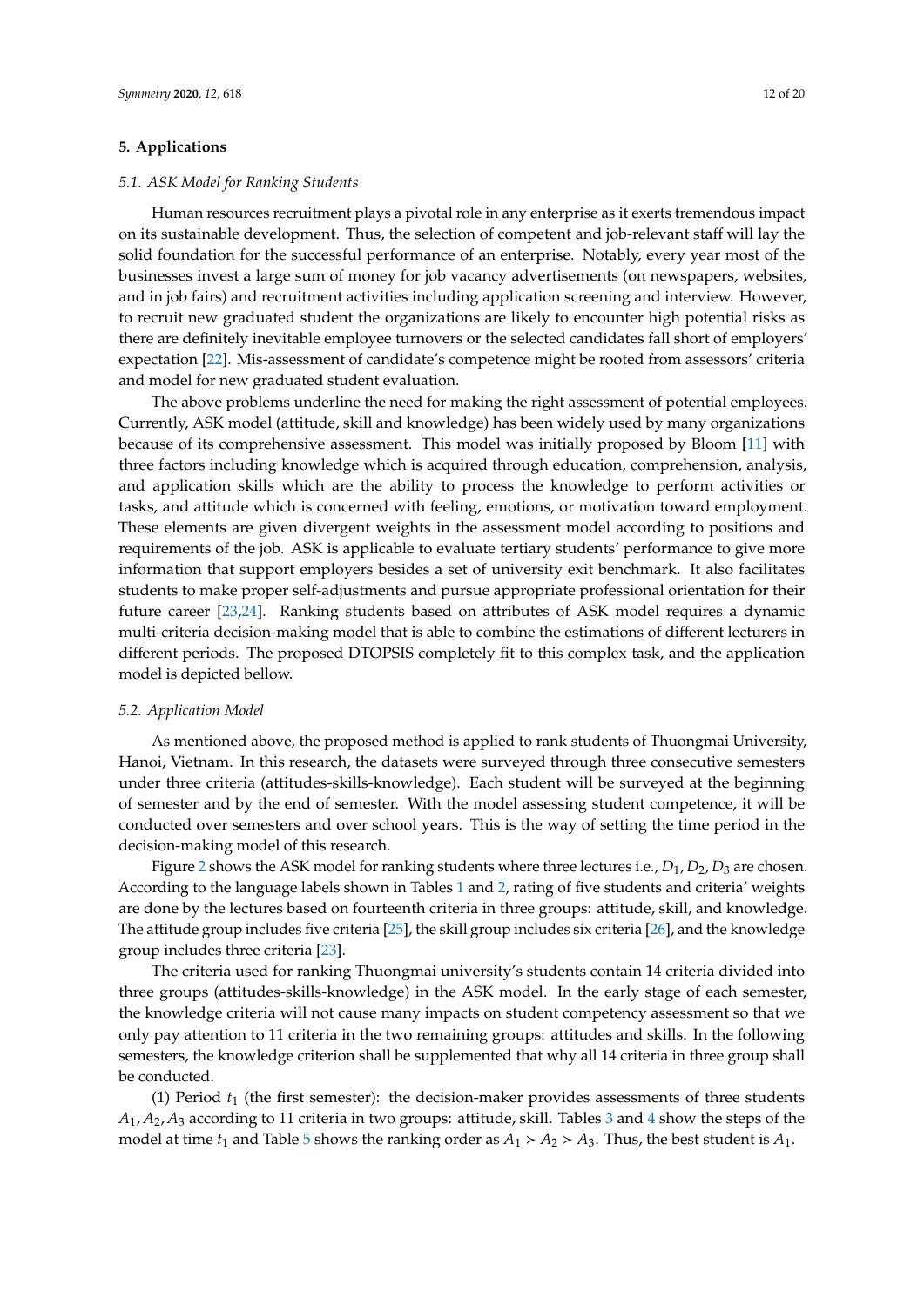<span id="page-12-0"></span>

**Figure 2. Figure 2.** Attitudes-skills-knowledge (ASK) model for recruitment of ternary students. Attitudes-skills-knowledge (ASK) model for recruitment of ternary students.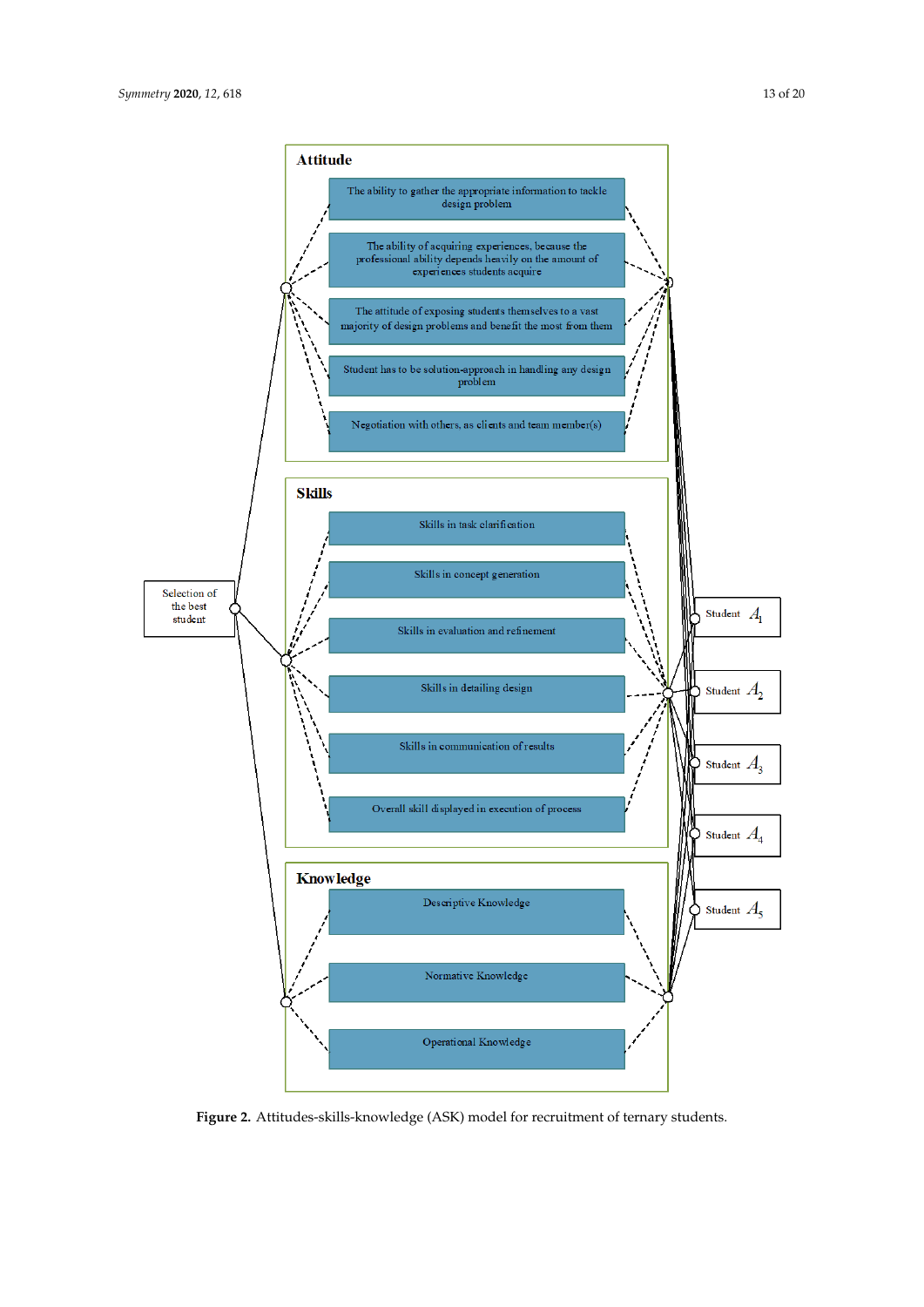<span id="page-13-0"></span>

| Language Labels | Values                                     |
|-----------------|--------------------------------------------|
| Very Poor       | $([0.1, 0.26], [0.4, 0.5], [0.63, 0.76])$  |
| Poor            | $([0.26, 0.38], [0.47, 0.6], [0.51, 0.6])$ |
| Medium          | $([0.38, 0.5], [0.4, 0.61], [0.44, 0.55])$ |
| Good            | $([0.5, 0.65], [0.36, 0.5], [0.31, 0.48])$ |
| Very Good       | $([0.65, 0.8], [0.1, 0.2], [0.12, 0.2])$   |

**Table 1.** Appropriateness ratings.

**Table 2.** The importance of criteria.

<span id="page-13-1"></span>

| Language Labels      | Values                                      |
|----------------------|---------------------------------------------|
| Unimportant          | $([0.1, 0.19], [0.32, 0.47], [0.64, 0.8])$  |
| Slightly Important   | $([0.2, 0.38], [0.46, 0.62], [0.36, 0.55])$ |
| Important            | $([0.45, 0.63], [0.41, 0.53], [0.2, 0.42])$ |
| Very Important       | $([0.66, 0.8], [0.3, 0.39], [0.22, 0.32])$  |
| Absolutely Important | $([0.8, 0.94], [0.18, 0.29], [0.1, 0.2])$   |

Table 3. Aggregated ratings at period  $t_1$ .

<span id="page-13-2"></span>

| Criteria       | <b>Students</b>                  |                                  |                                  |  |  |
|----------------|----------------------------------|----------------------------------|----------------------------------|--|--|
|                | $A_1$                            | A <sub>2</sub>                   | $A_3$                            |  |  |
|                | ([0.463, 0.606], [0.018, 0.054], | ([0.38, 0.5], [0.022, 0.082],    | ([0.43, 0.577], [0.021, 0.053],  |  |  |
| C <sub>1</sub> | [0.014, 0.044]                   | [0.029, 0.059]                   | [0.017, 0.048]                   |  |  |
|                | ([0.488, 0.632], [0.005, 0.025], | ([0.419, 0.578], [0.011, 0.037], | ([0.419, 0.578], [0.011, 0.037], |  |  |
| C <sub>2</sub> | [0.008, 0.021]                   | [0.011, 0.026]                   | [0.011, 0.026]                   |  |  |
| $C_3$          | ([0.463, 0.606], [0.018, 0.054], | ([0.463, 0.606], [0.018, 0.054], | ([0.423, 0.556], [0.02, 0.066],  |  |  |
|                | [0.014, 0.044]                   | [0.014, 0.044]                   | [0.02, 0.051]                    |  |  |
| $C_4$          | ([0.423, 0.556], [0.02, 0.066],  | ([0.463, 0.606], [0.018, 0.054], | ([0.388, 0.523], [0.023, 0.065], |  |  |
|                | [0.02, 0.051]                    | [0.014, 0.044]                   | [0.024, 0.056]                   |  |  |
| $C_{5}$        | ([0.523, 0.673], [0.005, 0.021], | ([0.423, 0.556], [0.02, 0.066],  | ([0.43, 0.577], [0.021, 0.053],  |  |  |
|                | [0.005, 0.018]                   | [0.02, 0.051]                    | [0.017, 0.048]                   |  |  |
| $C_6$          | ([0.43, 0.577], [0.021, 0.053],  | ([0.38, 0.5], [0.022, 0.082],    | ([0.342, 0.463], [0.026, 0.081], |  |  |
|                | [0.017, 0.048]                   | [0.029, 0.059]                   | [0.034, 0.065]                   |  |  |
| $C_7$          | ([0.38, 0.5], [0.022, 0.082],    | ([0.388, 0.523], [0.023, 0.065], | ([0.342, 0.463], [0.026, 0.081], |  |  |
|                | [0.029, 0.059]                   | [0.024, 0.056]                   | [0.034, 0.065]                   |  |  |
| $C_8$          | ([0.26, 0.38], [0.036, 0.078],   | ([0.38, 0.5], [0.022, 0.082],    | ([0.38, 0.5], [0.022, 0.082],    |  |  |
|                | [0.046, 0.078]                   | [0.029, 0.059]                   | [0.029, 0.059]                   |  |  |
| C <sub>9</sub> | ([0.463, 0.606], [0.018, 0.054], | ([0.523, 0.673], [0.005, 0.021], | ([0.463, 0.606], [0.018, 0.054], |  |  |
|                | [0.014, 0.044]                   | [0.005, 0.018]                   | [0.014, 0.044]                   |  |  |
| $C_{10}$       | ([0.5, 0.65], [0.016, 0.044],    | ([0.38, 0.5], [0.022, 0.082],    | ([0.43, 0.577], [0.021, 0.053],  |  |  |
|                | [0.01, 0.038]                    | [0.029, 0.059]                   | [0.017, 0.048]                   |  |  |
| $C_{11}$       | ([0.463, 0.606], [0.018, 0.054], | ([0.302, 0.423], [0.03, 0.079],  | ([0.38, 0.5], [0.022, 0.082],    |  |  |
|                | [0.014, 0.044]                   | [0.04, 0.071]                    | [0.029, 0.059]                   |  |  |

Table 4. Aggregated weights at period  $t_1$ .

<span id="page-13-3"></span>

| Criteria       | <b>Importance Aggregated Weights</b>               |
|----------------|----------------------------------------------------|
| C <sub>1</sub> | $([0.963, 0.996], [0.022, 0.06], [0.004, 0.027])$  |
| $C_2$          | ([0.908, 0.968], [0.041, 0.094], [0.017, 0.056])   |
| $C_3$          | $([0.758, 0.89], [0.077, 0.174], [0.014, 0.097])$  |
| $C_4$          | ([0.648, 0.816], [0.087, 0.204], [0.026, 0.127])   |
| $C_5$          | $([0.604, 0.794], [0.06, 0.154], [0.046, 0.185])$  |
| C <sub>6</sub> | $([0.963, 0.992], [0.022, 0.06], [0.004, 0.027])$  |
| C7             | $([0.834, 0.925], [0.069, 0.149], [0.008, 0.074])$ |
| $C_8$          | $([0.758, 0.89], [0.077, 0.174], [0.014, 0.097])$  |
| C <sub>9</sub> | ([0.758, 0.89], [0.077, 0.174], [0.014, 0.097])    |
| $C_{10}$       | $([0.936, 0.975], [0.037, 0.081], [0.01, 0.043])$  |
| C11            | $([0.897, 0.959], [0.05, 0.11], [0.009, 0.056])$   |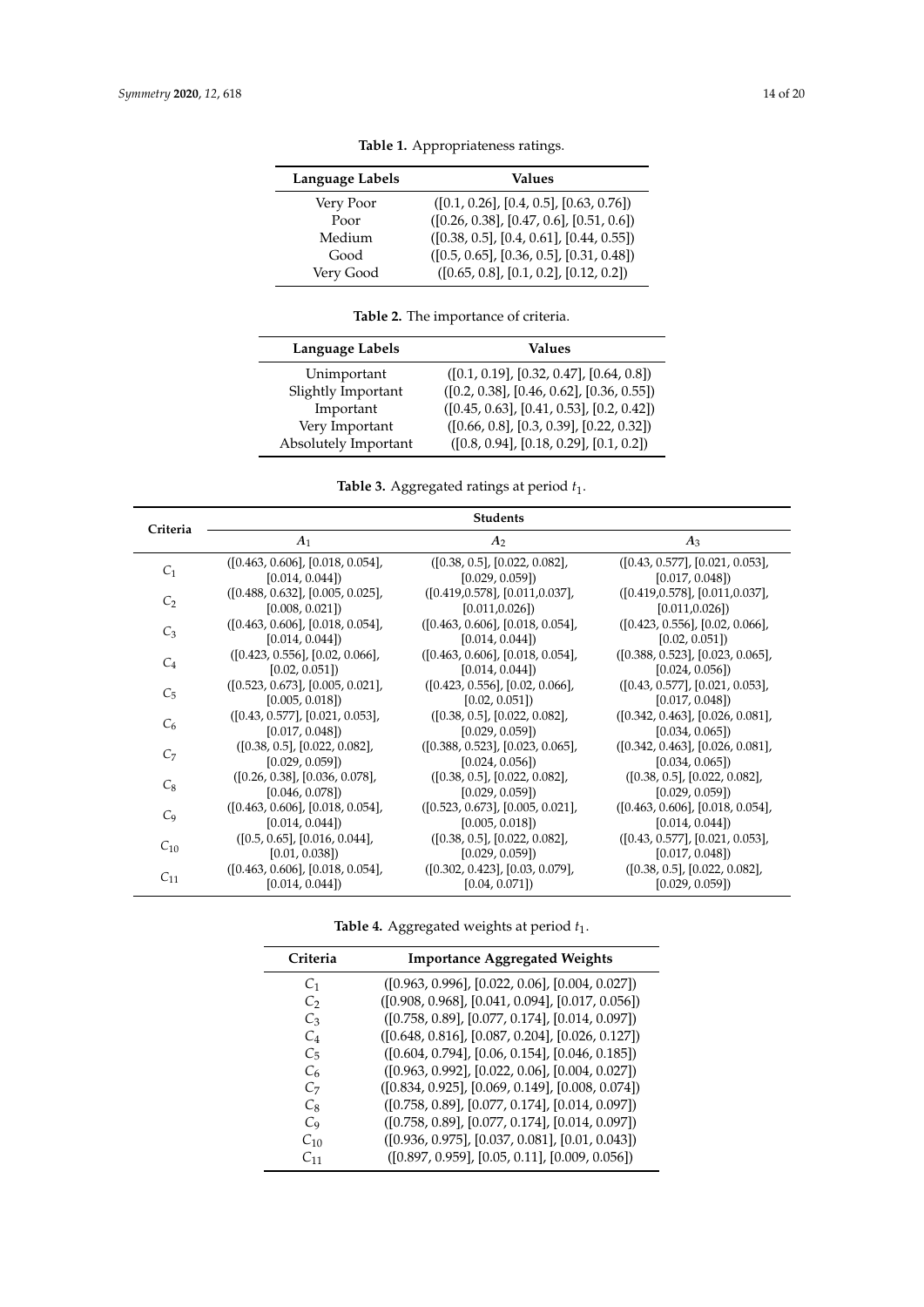<span id="page-14-0"></span>

| <b>Students</b> | <b>Weighted Ratings</b>                            |
|-----------------|----------------------------------------------------|
| $A_1$           | $([0.368, 0.409], [0.069, 0.168], [0.03, 0.114])$  |
| A <sub>2</sub>  | $([0.34, 0.382], [0.071, 0.181], [0.035, 0.12])$   |
| $A_3$           | $([0.338, 0.377], [0.072, 0.178], [0.035, 0.121])$ |

Table 5. Weighted ratings at period  $t_1$ .

<span id="page-14-1"></span>(2) Period  $t_2$  (the second semester): At this stage, a new student  $A_4$  is added with new criteria in knowledge group. The steps are shown in Tables [6–](#page-14-1)[12.](#page-15-0) Finally, the ranking is obtained:  $A_1 > A_2$  $A_3$  >  $A_4$ . Thus, the best student is  $A_1$ .

**Table 6.** The distance of each student from  $A_{t_1}^+$  and  $A_{t_1}^$  $t_1$  at period  $t_1$ .

| Students |          |          |
|----------|----------|----------|
| A1       | 0.364193 | 0.773329 |
| А,       | 0.380989 | 0.763987 |
| Аз       | 0.382736 | 0.763579 |

| <b>Table 7.</b> Closeness coefficient at period $t_1$ . |  |
|---------------------------------------------------------|--|
|---------------------------------------------------------|--|

| <b>Students</b> | <b>Closeness Coefficients</b> | <b>Ranking Order</b> |
|-----------------|-------------------------------|----------------------|
| A <sub>1</sub>  | 0.679837                      |                      |
| A <sub>2</sub>  | 0.667251                      |                      |
| $A_3$           | 0.666116                      |                      |

|  |  |  |  | <b>Table 8.</b> Aggregated ratings at period $t_2$ . |  |  |  |
|--|--|--|--|------------------------------------------------------|--|--|--|
|--|--|--|--|------------------------------------------------------|--|--|--|

| Criteria       | <b>Students</b>                  |                                  |                                  |                                  |
|----------------|----------------------------------|----------------------------------|----------------------------------|----------------------------------|
|                | A <sub>1</sub>                   | A <sub>2</sub>                   | $A_3$                            | $A_4$                            |
| $C_1$          | ([0.699, 0.83], [0.001, 0.005],  | ([0.566, 0.75], [0.001, 0.009],  | ([0.637, 0.759], [0.001, 0.007], | ([0.5, 0.6], [0.022, 0.046],     |
|                | [0, 0.002]                       | [0.001, 0.003]                   | [0.001, 0.003]                   | [0.009, 0.022]                   |
| C <sub>2</sub> | ([0.707, 0.852], [0.001, 0.007], | ([0.686, 0.834], [0.001, 0.008], | ([0.72, 0.862], [0.001, 0.006],  | ([0.498, 0.6], [0.023, 0.049],   |
|                | [0, 0.002]                       | [0, 0.003]                       | [0, 0.002]                       | [0.009, 0.023]                   |
| $C_3$          | ([0.709, 0.848], [0.003, 0.016], | ([0.643, 0.783], [0.003, 0.018], | ([0.603, 0.767], [0.003, 0.019], | ([0.56, 0.669], [0.008, 0.029],  |
|                | [0, 0.005]                       | [0, 0.006]                       | [0.001, 0.006]                   | [0.004, 0.016]                   |
| $C_4$          | ([0.598, 0.766], [0.004, 0.022], | ([0.639, 0.782], [0.004, 0.021], | ([0.634, 0.793], [0.004, 0.02],  | ([0.506, 0.643], [0.009, 0.034], |
|                | [0.001, 0.007]                   | [0.001, 0.007]                   | [0.001, 0.008]                   | [0.006, 0.021]                   |
| C <sub>5</sub> | ([0.721, 0.866], [0.002, 0.012], | ([0.651, 0.823], [0.002, 0.013], | ([0.616, 0.765], [0.002, 0.014], | ([0.461, 0.604], [0.013, 0.042], |
|                | [0.001, 0.015]                   | [0.002, 0.016]                   | [0.002, 0.017]                   | [0.009, 0.035]                   |
| C <sub>6</sub> | ([0.685, 0.81], [0.001, 0.005],  | ([0.623, 0.803], [0.001, 0.007], | ([0.546, 0.72], [0.001, 0.009],  | ([0.3, 0.5], [0.022, 0.08],      |
|                | [0, 0.002]                       | [0, 0.002]                       | [0.001, 0.004]                   | [0.022, 0.044]                   |
| C <sub>7</sub> | ([0.62, 0.802], [0.002, 0.013],  | ([0.618, 0.769], [0.002, 0.013], | ([0.543, 0.72], [0.002, 0.015],  | ([0.438, 0.569], [0.024, 0.061], |
|                | [0, 0.004]                       | [0.001, 0.005]                   | [0.001, 0.006]                   | [0.012, 0.03]                    |
|                | ([0.491, 0.648], [0.005, 0.025], | ([0.686, 0.862], [0.004, 0.02],  | ([0.499, 0.709], [0.005, 0.025], | ([0.43, 0.567], [0.026, 0.071],  |
| $C_8$          | [0.002, 0.013]                   | [0, 0.006]                       | [0.001, 0.009]                   | [0.012, 0.033]                   |
|                | ([0.702, 0.847], [0.004, 0.021], | ([0.761, 0.891], [0.004, 0.019], | ([0.682, 0.828], [0.004, 0.022], | ([0.488, 0.598], [0.026, 0.062], |
| C <sub>9</sub> | [0, 0.007]                       | [0, 0.006]                       | [0, 0.007]                       | [0.009, 0.027]                   |
|                | ([0.687, 0.8], [0.002, 0.01],    | ([0.663, 0.836], [0.001, 0.008], | ([0.718, 0.842], [0.001, 0.008], | ([0.534, 0.636], [0.012, 0.032], |
| $C_{10}$       | [0, 0.003]                       | [0, 0.003]                       | [0, 0.003]                       | [0.006, 0.018]                   |
|                | ([0.608, 0.751], [0.001, 0.009], | ([0.557, 0.722], [0.001, 0.01],  | ([0.565, 0.75], [0.001, 0.011],  | ([0.499, 0.6], [0.023, 0.048],   |
| $C_{11}$       | [0.001, 0.003]                   | [0.001, 0.006]                   | [0.001, 0.004]                   | [0.009, 0.023]                   |
|                | ([0.36, 0.533], [0.043, 0.12],   | ([0.4, 0.516], [0.049, 0.11],    | ([0.463, 0.606], [0.033, 0.089], | ([0.258, 0.439], [0.049, 0.133], |
| $C_{12}$       | [0.021, 0.06]                    | [0.023, 0.065]                   | [0.012, 0.047]                   | [0.037, 0.087]                   |
|                | ([0.229, 0.373], [0.05, 0.119],  | ([0.229, 0.373], [0.05, 0.119],  | ([0.43, 0.568], [0.038, 0.095],  | ([0.43, 0.568], [0.038, 0.095],  |
| $C_{13}$       | [0.055, 0.108]                   | [0.055, 0.108]                   | [0.017, 0.047]                   | [0.017, 0.047]                   |
|                | ([0.284, 0.408], [0.083, 0.167], | ([0.284, 0.408], [0.083, 0.167], | ([0.269, 0.486], [0.071, 0.179], | ([0.431, 0.592], [0.061, 0.137], |
| $C_{14}$       | [0.046, 0.123]                   | [0.046, 0.123]                   | [0.03, 0.098]                    | [0.017, 0.076]                   |
|                |                                  |                                  |                                  |                                  |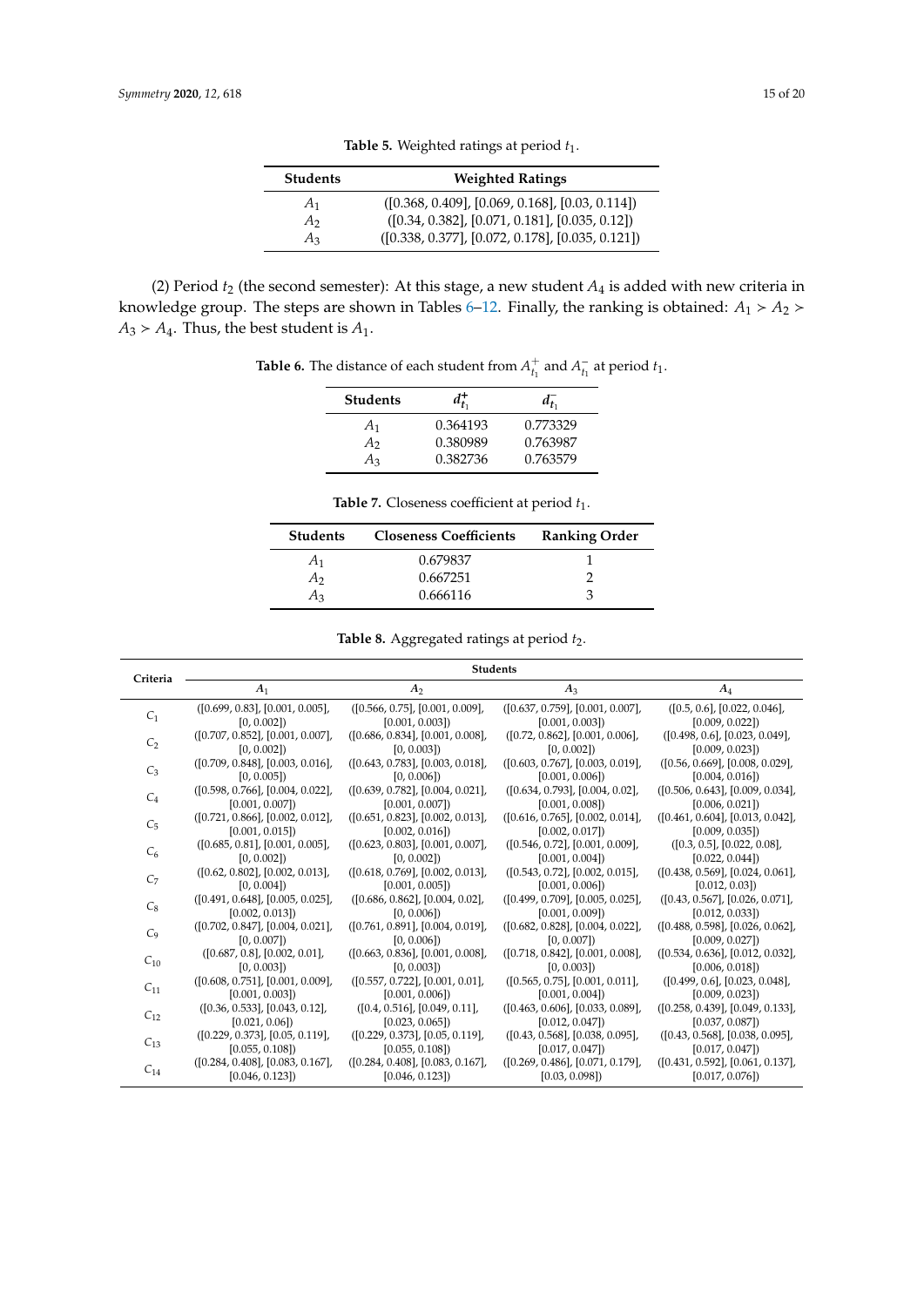| Criteria           | <b>Importance Aggregated Weights</b>               |
|--------------------|----------------------------------------------------|
| C <sub>1</sub>     | ([0.999, 1], [0, 0.003], [0, 0.001])               |
| $C_2$              | $([0.997, 1], [0.001, 0.006], [0, 0.002])$         |
| $C_3$              | $([0.985, 0.998], [0.003, 0.014], [0, 0.004])$     |
| $C_4$              | $([0.978, 0.997], [0.003, 0.016], [0, 0.005])$     |
| $C_{5}$            | $([0.959, 0.993], [0.002, 0.011], [0.001, 0.015])$ |
| $C_6$              | ([0.999, 1], [0, 0.003], [0, 0.001])               |
| C <sub>7</sub>     | $( [0.993, 0.999], [0.002, 0.009], [0, 0.002])$    |
| $C_8$              | $([0.975, 0.997], [0.004, 0.019], [0, 0.005])$     |
| $C_9$              | $([0.975, 0.997], [0.004, 0.019], [0, 0.005])$     |
| $C_{10}$           | $([0.996, 1], [0.001, 0.006], [0, 0.002])$         |
| $C_{11}$           | $([0.998, 1], [0.001, 0.005], [0, 0.001])$         |
| $C_{12}$           | $([0.963, 0.996], [0.022, 0.06], [0.004, 0.027])$  |
| $C_{13}$           | $(0.977, 0.998], [0.016, 0.044], [0.005, 0.02])$   |
| $\mathcal{C}_{14}$ | $([0.897, 0.973], [0.05, 0.11], [0.009, 0.056])$   |

Table 9. Aggregated weights at period  $t_2$ .

Table 10. Weighted ratings at period  $t_2$ .

| <b>Students</b> | <b>Weighted Ratings</b>                            |
|-----------------|----------------------------------------------------|
| $A_1$           | $([0.605, 0.76], [0.004, 0.02], [0.001, 0.009])$   |
| A <sub>2</sub>  | $([0.594, 0.761], [0.004, 0.02], [0.001, 0.009])$  |
| $A_3$           | $([0.581, 0.744], [0.004, 0.021], [0.001, 0.009])$ |
| A4              | $([0.458, 0.588], [0.022, 0.058], [0.011, 0.031])$ |

**Table 11.** The distance of each student from  $A_{t_2}^+$  and  $A_{t_2}^ \frac{1}{t_2}$  at period  $t_2$ .

| <b>Students</b> |          |          |
|-----------------|----------|----------|
| A <sub>1</sub>  | 0.188874 | 0.901553 |
| A <sub>2</sub>  | 0.192392 | 0.900405 |
| $A_3$           | 0.200641 | 0.896588 |
| A4              | 0.279475 | 0.848118 |

<span id="page-15-0"></span>

| <b>Students</b> | <b>Closeness Coefficients</b> | <b>Ranking Order</b> |
|-----------------|-------------------------------|----------------------|
| A <sub>1</sub>  | 0.826789                      |                      |
| А2              | 0.823945                      |                      |
| $A_3$           | 0.817138                      | З                    |
| AΔ              | 0.752149                      |                      |

Table 12. Closeness coefficient at period  $t_2$ .

(3) Period  $t_3$  (the third semester): At this stage, a new student  $A_5$  is considered and an existing student *A*<sub>2</sub> is discarded. The criteria remain the same as in the previous period *t*<sub>2</sub>. Tables [13](#page-16-0)[–17](#page-17-1) show the steps of this stage. Finally, the ranking is obtained:  $A_5 > A_4 > A_2 > A_1 > A_3$ . Thus, the best student is *A*5.

# *5.3. Comparison with the Related Methods*

The proposed dynamic TOPSIS method has superior features compared to the method in [\[14\]](#page-18-5). In Table [18,](#page-17-2) the ranking order of five students in three periods are presented. We can observe that at period  $t_1$ , the results of the both methods are the same i.e.,  $A_1 > A_2 > A_3$ .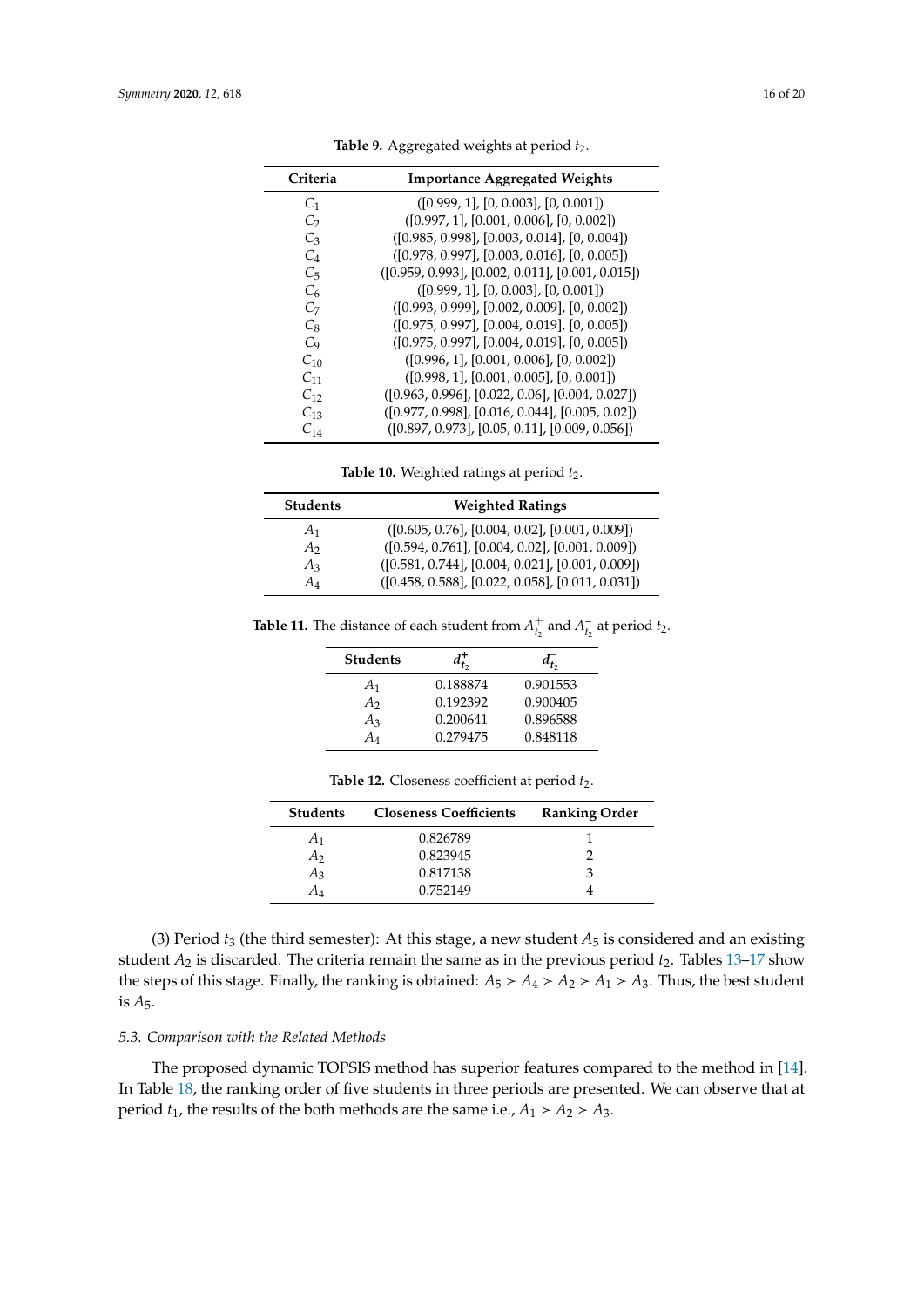<span id="page-16-0"></span>

|                | <b>Students</b>                                      |                                                          |                                                      |                                                      |                                                    |
|----------------|------------------------------------------------------|----------------------------------------------------------|------------------------------------------------------|------------------------------------------------------|----------------------------------------------------|
| Criteria       | A <sub>1</sub>                                       | A <sub>2</sub>                                           | $A_3$                                                | $A_4$                                                | $A_5$                                              |
| C <sub>1</sub> | ([0.794, 0.9], [0, 0],<br>[0, 0]                     | ([0.51, 0.75],<br>$[0, 0.006]$ , $[0, 0.002]$            | ([0.764, 0.893],<br>$[0, 0]$ , $[0, 0]$              | ([0.711, 0.822],<br>$[0, 0.003]$ , $[0, 0.001]$      | ([0.441, 0.569], [0.022, 0.053],<br>[0.012, 0.027] |
| C <sub>2</sub> | ([0.871, 0.951],<br>$[0, 0]$ , $[0, 0]$              | ([0.675, 0.818],<br>$[0, 0.002]$ , $[0, 0.001]$          | ([0.881, 0.96], [0, 0],<br>[0, 0]                    | ([0.788, 0.891],<br>$[0, 0.001]$ , $[0, 0]$          | ([0.441, 0.569], [0.022, 0.053],<br>[0.012, 0.027] |
| $C_3$          | ([0.829, 0.918],<br>$[0, 0.001]$ , $[0, 0]$          | ([0.608, 0.785],<br>$[0.001, 0.005]$ ,<br>[0, 0.001]     | ([0.728, 0.884],<br>$[0, 0.001]$ , $[0, 0]$          | ([0.817, 0.91],<br>$[0, 0.001]$ , $[0, 0]$           | ([0.569, 0.67], [0.005, 0.016],<br>[0.004, 0.012]  |
| $C_4$          | ([0.711, 0.875],<br>$[0, 0.001]$ , $[0, 0]$          | ([0.608, 0.785],<br>$[0.001, 0.005]$ ,<br>[0, 0.001]     | ([0.816, 0.922],<br>$[0, 0.001]$ , $[0, 0]$          | ([0.663, 0.795],<br>$[0, 0.002]$ , $[0, 0.001]$      | ([0.569, 0.67], [0.005, 0.016],<br>[0.004, 0.012]  |
| $C_5$          | ([0.81, 0.912],<br>$[0, 0.001]$ , $[0, 0.001]$       | ([0.635, 0.804],<br>$[0, 0.003]$ , $[0, 0.001]$          | ([0.777, 0.889],<br>$[0, 0.001]$ , $[0, 0.001]$      | ([0.751, 0.872],<br>$[0, 0.001]$ , $[0, 0.001]$      | ([0.48, 0.608], [0.011, 0.032],<br>[0.008, 0.021]  |
| $C_6$          | ([0.832, 0.923],<br>$[0, 0]$ , $[0, 0]$              | ([0.608, 0.785],<br>$[0, 0.004]$ , $[0, 0.001]$          | ([0.744, 0.902],<br>[0, 0], [0, 0]                   | ([0.482, 0.69],<br>[0.001, 0.006]<br>[0.001, 0.003]  | ([0.536, 0.637], [0.011, 0.026],<br>[0.006, 0.016] |
| C <sub>7</sub> | ([0.689, 0.86],<br>$[0, 0.001]$ , $[0, 0]$           | ([0.591, 0.759],<br>$[0.001, 0.004]$ ,<br>[0, 0.002]     | ([0.682, 0.86],<br>$[0, 0.001]$ , $[0, 0]$           | ([0.586, 0.733],<br>[0.001, 0.004]<br>[0.001, 0.002] | ([0.441, 0.569], [0.022, 0.053],<br>[0.012, 0.027] |
| $C_8$          | ([0.751, 0.898],<br>$[0, 0.001]$ , $[0, 0]$          | ([0.662, 0.822],<br>$[0, 0.003]$ , $[0, 0.001]$          | ([0.732, 0.89],<br>$[0, 0.001]$ , $[0, 0]$           | ([0.699, 0.83],<br>$[0, 0.004]$ , $[0, 0.001]$       | ([0.268, 0.441], [0.027, 0.079],<br>[0.033, 0.062] |
| C <sub>9</sub> | ([0.874, 0.95],<br>$[0, 0.002]$ , $[0, 0]$ )         | ([0.749, 0.861],<br>$[0, 0.002]$ , $[0, 0.001]$ )        | ([0.889, 0.963],<br>$[0, 0.002]$ , $[0, 0]$ )        | ([0.743, 0.853],<br>$[0, 0.003]$ , $[0, 0.001]$      | ([0.418, 0.578], [0.011, 0.039],<br>[0.011, 0.026] |
| $C_{10}$       | ([0.757, 0.891],<br>$[0, 0]$ , $[0, 0]$              | ([0.636, 0.804],<br>$[0, 0.003]$ , $[0, 0.001]$          | ([0.837, 0.926],<br>$[0, 0]$ , $[0, 0]$              | ([0.712, 0.818],<br>$[0, 0.002]$ , $[0, 0.001]$      | ([0.5, 0.6], [0.022, 0.044],<br>[0.009, 0.022]     |
| $C_{11}$       | ([0.753, 0.88], [0, 0],<br>[0, 0]                    | ([0.521, 0.71],<br>$[0.001, 0.005]$ ,<br>[0.001, 0.003]  | ([0.696, 0.875],<br>$[0, 0.001]$ , $[0, 0]$          | ([0.651, 0.769],<br>[0.001, 0.004]<br>[0, 0.002]     | ([0.569, 0.67], [0.005, 0.015],<br>[0.004, 0.012]  |
| $C_{12}$       | ([0.753, 0.884],<br>$[0.001, 0.007]$ ,<br>[0, 0.002] | ([0.53, 0.662],<br>[0.002, 0.011]<br>[0.001, 0.007]      | ([0.778, 0.903],<br>$[0.001, 0.007]$ ,<br>[0, 0.002] | ([0.544, 0.72],<br>[0.002, 0.013]<br>[0.001, 0.005]  | ([0.534, 0.636], [0.012, 0.032],<br>[0.006, 0.018] |
| $C_{13}$       | ([0.677, 0.845],<br>$[0, 0.002]$ , $[0, 0.001]$      | ([0.338, 0.521],<br>[0.001, 0.006]<br>[0.003, 0.009]     | ([0.759, 0.881],<br>$[0, 0.002]$ , $[0, 0]$          | ([0.699, 0.83],<br>[0.001, 0.004]<br>[0, 0.001]      | ([0.374, 0.536], [0.022, 0.065],<br>[0.016, 0.035] |
| $C_{14}$       | ([0.688, 0.837],<br>$[0.001, 0.005]$ ,<br>[0, 0.001] | ([0.407, 0.555],<br>$[0.002, 0.008]$ ,<br>[0.002, 0.008] | ([0.777, 0.916],<br>$[0.001, 0.005]$ ,<br>[0, 0.001] | ([0.699, 0.826],<br>$[0.001, 0.007]$ ,<br>[0, 0.002] | ([0.44, 0.569], [0.023, 0.057],<br>[0.012, 0.029]  |

**Table 13.** Aggregated ratings at period *t*3.

**Table 14.** Aggregated weights at period *t*3.

| Criteria       | <b>Importance Aggregated Weights</b>                         |
|----------------|--------------------------------------------------------------|
| C <sub>1</sub> | (0.99999, 1, 0.00009, 0.00001)                               |
| C,             | $(0.99995, 1]$ , $[0.00001, 0.00019]$ , $[0, 0.00002]$       |
| $C_3$          | $([0.99964, 1], [0.00005, 0.00062], [0, 0.00009])$           |
| $C_4$          | $([0.99912, 0.99998], [0.00009, 0.00097], [0, 0.00018])$     |
| C <sub>5</sub> | $(0.99776, 0.99995, 0.00004, 0.00077, 0.00001, 0.00053)$     |
| $C_6$          | ([0.99999, 1], [0, 0.00006], [0, 0])                         |
| C <sub>7</sub> | $( [0.99985, 1], [0.00003, 0.00039], [0, 0.00005] )$         |
| $C_8$          | $([0.99907, 0.99999], [0.00009, 0.00114], [0, 0.00015])$     |
| C <sub>9</sub> | $([0.99842, 0.99996], [0.00014, 0.00154], [0, 0.00024])$     |
| $C_{10}$       | $(0.99991, 1]$ , $[0.00002, 0.00029]$ , $[0, 0.00004]$       |
| $C_{11}$       | $([0.99997, 1], [0.00001, 0.00016], [0, 0.00001])$           |
| $C_{12}$       | $(0.99615, 0.99988, 0.00112, 0.00657, 0.00004, 0.00152)$     |
| $C_{13}$       | $(0.99969, 1, 0.00016, 0.00145, 0.00001, 0.00026)$           |
| $C_{14}$       | ([0.99762, 0.99993], [0.00082, 0.00483], [0.00004, 0.00116]) |

|  | <b>Table 15.</b> Weighted ratings at period $t_3$ . |  |
|--|-----------------------------------------------------|--|
|--|-----------------------------------------------------|--|

| <b>Students</b> | <b>Weighted Ratings</b>                            |  |  |
|-----------------|----------------------------------------------------|--|--|
| $A_1$           | ([0.78, 0.901], [0, 0.001], [0, 0])                |  |  |
| А2              | ([0.589, 0.759], [0.001, 0.004], [0, 0.002])       |  |  |
| $A_3$           | ([0.785, 0.91], [0, 0.001], [0, 0])                |  |  |
| $A_4$           | $([0.693, 0.822], [0, 0.003], [0, 0.001])$         |  |  |
| A <sub>5</sub>  | $([0.476, 0.599], [0.014, 0.037], [0.009, 0.022])$ |  |  |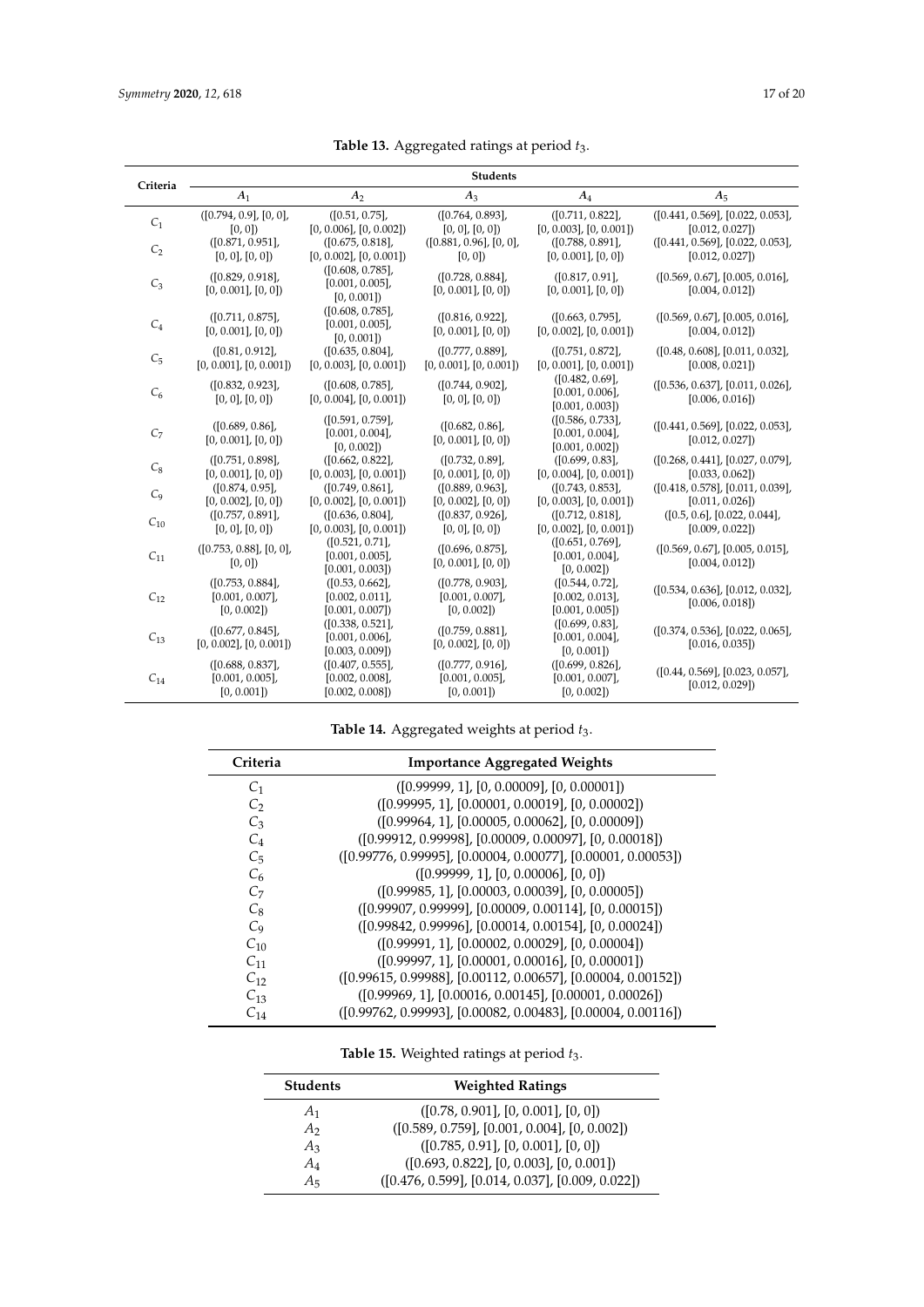| <b>Students</b> |          |          |
|-----------------|----------|----------|
| A <sub>1</sub>  | 0.37844  | 0.776416 |
| A <sub>2</sub>  | 0.352522 | 0.752181 |
| $A_3$           | 0.381797 | 0.777005 |
| $A_4$           | 0.358066 | 0.764391 |
| $A_5$           | 0.325366 | 0.738391 |
|                 |          |          |

**Table 16.** The distance of each student from  $A_{t_3}^+$  and  $A_{t_3}^$  $t_3^-$  at period  $t_3$ .

<span id="page-17-1"></span>

| <b>Students</b> | <b>Closeness Coefficients</b> | <b>Ranking Order</b> |
|-----------------|-------------------------------|----------------------|
| A <sub>1</sub>  | 0.672305                      |                      |
| A <sub>2</sub>  | 0.680890                      | З                    |
| $A_3$           | 0.670525                      | 5                    |
| $A_4$           | 0.680998                      |                      |
| A5              | 0.694135                      |                      |

**Table 17.** Closeness coefficient at period *t*3.

**Table 18.** The dynamic rankings obtained at periods.

<span id="page-17-2"></span>

| <b>Time Period</b> | The Method in [14]      | The Proposed Method           |
|--------------------|-------------------------|-------------------------------|
| t1                 | $A_1 > A_2 > A_3$       | $A_1 > A_2 > A_3$             |
| to                 | $A_4 > A_2 > A_3 > A_1$ | $A_1 > A_2 > A_3 > A_4$       |
| tς                 | $A_5 > A_3 > A_4 > A_1$ | $A_5 > A_4 > A_2 > A_1 > A_3$ |

At period *t*2, the method in [\[14\]](#page-18-5) and the proposed method show difference in ranking order of *A*<sup>1</sup> and  $A_4$ . In this period,  $A_2 > A_3$  according to both methods, and the method in [\[14\]](#page-18-5) ranks  $A_4$  at the top, meanwhile, *A*<sup>1</sup> is ranked at the top by the proposed method. The reason is that *A*<sup>4</sup> is evaluated at the first time and it has not appeared while  $A_1$  has historical data, particularly  $A_1$  were ranked at the top in the previous period. In this circumstance, the proposed model better utilizes the effect of historical data on the alternatives *A*<sup>1</sup> and *A*4. The result of the dynamic TOPSIS model is time-dependent and combines the effect of current and historical data.

At period *t*3, the result shows difference in the number of ranked alternatives and in their preferential order. In this period, the alternative  $A_2$  is not evaluated by decision-makers and it has only historical data. The method in [\[14\]](#page-18-5) could not process alternative *A*2, meanwhile the proposed model could. Moreover, the alternative  $A_5$  is highly ranked by both methods. However, there is a change in the relative order of  $A_3$  and  $A_4$ . The method in [\[14\]](#page-18-5) ranks  $A_3 > A_4$ , but the proposed method ranks  $A_4 > A_3$ .

The comparison between the methods again illustrates the effect of historical data over the output of the proposed decision-making model. If an alternative is considered and it has good evaluation in the previous periods, this alternative will have high potential to reach high order. From that point of view, the proposed model presents good compliance with the perceived dynamic rules. It illustrates the advantage and applicability of the model.

## <span id="page-17-0"></span>**6. Conclusions**

The proposed dynamic TOPSIS (DTOPSIS) model in dynamic interval-valued neutrosophic sets presents its advantages to cope with dynamic and indeterminate information in decision-making model. DTOPSIS model handles historical data including the change of criteria, alternatives, and decision-makers during periods. The concepts of generalized dynamic interval-valued neutrosophic set, GDIVNS, and their mathematical operators on GDIVNSs have been proposed. Distance and weighted aggregation operators are used to construct a framework of DTOPSIS in DIVNS environment. The proposed DTOPSIS fulfills the requirement of an issue that is evaluates tertiary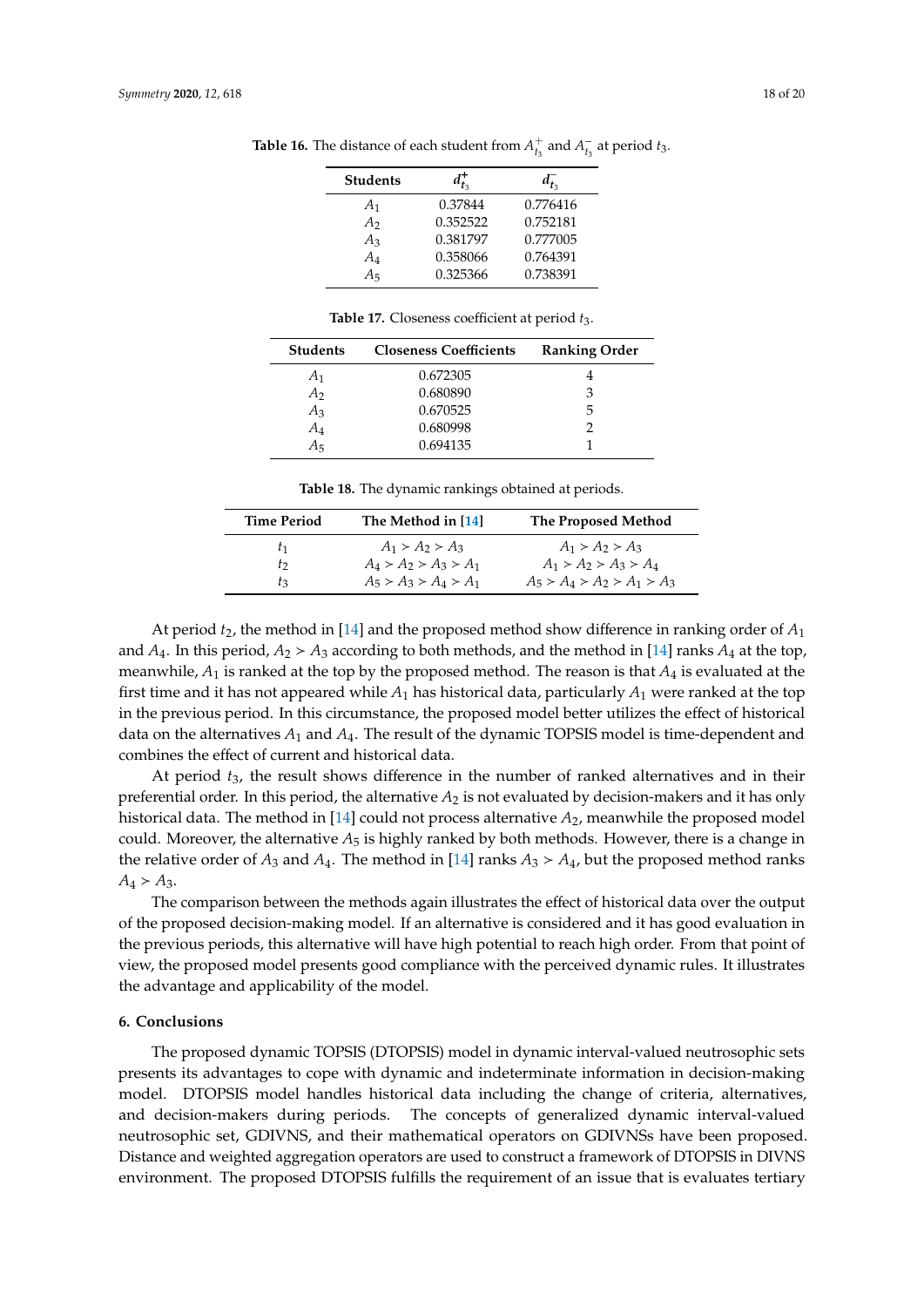students' performance based on the attributes of ASK model. Data of Thuongmai University students were used to illustrate the proper of DTOPSIS model which opened the potential application in larger scale also. For the future works, we will extend generalized dynamic interval-valued neutrosophic sets for some other real-world applications [\[27–](#page-19-11)[35\]](#page-19-12). Furthermore, we hope to apply GDIVNS for dealing with the unlimited time problems in decision-making model in dynamic neutrosophic environment based on the idea in [\[36](#page-19-13)[,37\]](#page-19-14).

**Author Contributions:** Conceptualization, N.T.T. and N.D.H.; methodology, N.T.T. and L.T.H.L.; software, C.N.G. and D.T.S.; validation, L.T.H.L. and H.V.L.; formal analysis, L.H.S. and F.S.; investigation, L.T.H.L.; data curation, D.T.S.; writing—original draft preparation, N.T.T.; writing—review and editing, L.H.S., H.V.L., and F.S.; visualization, C.N.G. and D.T.S.; supervision, L.T.S. and H.V.L. All authors have read and agreed to the published version of the manuscript.

**Funding:** This research is funded by the Ministry of Education and Training and Thuongmai University under grant number B2019-TMA-02.

**Acknowledgments:** The authors would like to thank the Editor-in-Chief and the anonymous reviewers for their valuable comments and suggestions. The authors are grateful for the support from Thuongmai University to have the necessary data to implement the proposed approach.

**Conflicts of Interest:** The authors declare no conflict of interest.

# **References**

- <span id="page-18-0"></span>1. Campanella, G.; Ribeiro, R.A. A framework for dynamic multiple-criteria decision making. *Decis. Support Syst.* **2011**, *52*, 52–60. [\[CrossRef\]](http://dx.doi.org/10.1016/j.dss.2011.05.003)
- <span id="page-18-1"></span>2. Smarandache, F. *Neutrosophy: Neutrosophic Probability, Set, and Logic: Analytic Synthesis & Synthetic Analysis*; American Research Press: Santa Fe, NM, USA, 1998.
- <span id="page-18-2"></span>3. Abdel-Basset, M.; Manogaran, G.; Gamal, A.; Smarandache, F. A hybrid approach of neutrosophic sets and DEMATEL method for developing supplier selection criteria. *Des. Autom. Embed. Syst.* **2018**, *22*, 257–278. [\[CrossRef\]](http://dx.doi.org/10.1007/s10617-018-9203-6)
- 4. Deli, I.; Broumi, S.; Smarandache, F. On neutrosophic refined sets and their applications in medical diagnosis. *J. New Theory* **2015**, *6*, 88–98.
- 5. Peng, J.-J.; Wang, J.-Q.; Wang, J.; Zhang, H.-Y.; Chen, X.-H. Simplified neutrosophic sets and their applications in multi-criteria group decision-making problems. *Int. J. Syst. Sci.* **2015**, *47*, 1–17. [\[CrossRef\]](http://dx.doi.org/10.1080/00207721.2014.994050)
- 6. ¸Sahin, R.; Liu, P. Possibility-induced simplified neutrosophic aggregation operators and their application to multi-criteria group decision-making. *J. Exp. Theor. Artif. Intell.* **2016**, *29*, 1–17. [\[CrossRef\]](http://dx.doi.org/10.1080/0952813X.2016.1259266)
- 7. Ye, J. Multicriteria decision-making method using the correlation coefficient under single-valued neutrosophic environment. *Int. J. Gen. Syst.* **2013**, *42*, 386–394. [\[CrossRef\]](http://dx.doi.org/10.1080/03081079.2012.761609)
- 8. Ye, J. Single-Valued Neutrosophic Minimum Spanning Tree and Its Clustering Method. *J. Intell. Syst.* **2014**, *23*, 311–324. [\[CrossRef\]](http://dx.doi.org/10.1515/jisys-2013-0075)
- <span id="page-18-4"></span>9. Ye, J. Similarity measures between interval neutrosophic sets and their applications in multicriteria decision-making. *J. Intell. Fuzzy Syst.* **2014**, *26*, 165–172. [\[CrossRef\]](http://dx.doi.org/10.3233/IFS-120724)
- <span id="page-18-7"></span>10. Ye, J. Hesitant interval neutrosophic linguistic set and its application in multiple attribute decision making. *Int. J. Mach. Learn. Cybern.* **2017**, *10*, 667–678. [\[CrossRef\]](http://dx.doi.org/10.1007/s13042-017-0747-8)
- <span id="page-18-8"></span>11. Bloom, B.S.; Davis, A.; Hess, R.O.B.E.R.T. *Com-Pensatory Education for Cultural Depri-Vation*; Holt, Rinehart, &Winston: New York, NY, USA, 1965.
- 12. Huang, Y.-H.; Wei, G.; Wei, C. VIKOR Method for Interval Neutrosophic Multiple Attribute Group Decision-Making. *Information* **2017**, *8*, 144. [\[CrossRef\]](http://dx.doi.org/10.3390/info8040144)
- <span id="page-18-6"></span>13. Liu, P.; Shi, L. The generalized hybrid weighted average operator based on interval neutrosophic hesitant set and its application to multiple attribute decision making. *Neural Comput. Appl.* **2014**, *26*, 457–471. [\[CrossRef\]](http://dx.doi.org/10.1007/s00521-014-1736-4)
- <span id="page-18-5"></span>14. Thong, N.T.; Dat, L.Q.; Son, L.H.; Hoa, N.D.; Ali, M.; Smarandache, F. Dynamic interval valued neutrosophic set: Modeling decision making in dynamic environments. *Comput. Ind.* **2019**, *108*, 45–52. [\[CrossRef\]](http://dx.doi.org/10.1016/j.compind.2019.02.009)
- <span id="page-18-3"></span>15. Wang, L.; Zhang, H.-Y.; Wang, J.-Q. Frank Choquet Bonferroni Mean Operators of Bipolar Neutrosophic Sets and Their Application to Multi-criteria Decision-Making Problems. *Int. J. Fuzzy Syst.* **2017**, *20*, 13–28. [\[CrossRef\]](http://dx.doi.org/10.1007/s40815-017-0373-3)